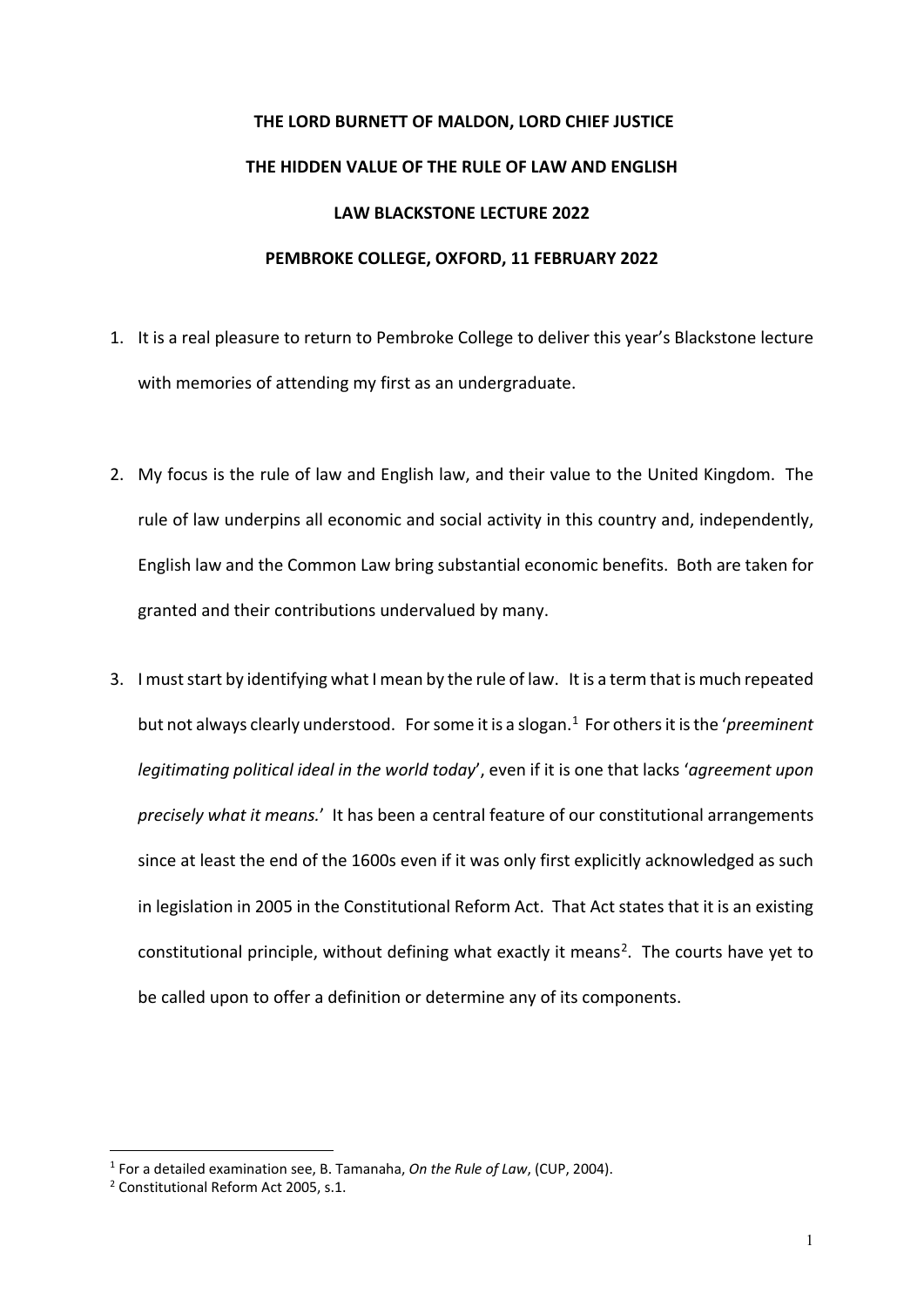- 4. For the purposes of today's lecture, I will start from the approach taken by Lord Bingham. In his short and brilliant book, *The Rule of Law*[3](#page-1-0), he defined it by reference to eight features. They are that:
	- the law must be accessible, intelligible, clear and predictable;
	- questions of legal rights and liability should ordinarily be resolved by the exercise of the law rather than by discretion;
	- laws should apply equally to all, except where differential treatment is justified objectively;
	- Ministers and public officials must exercise the powers conferred reasonably, in good faith, fairly, within their powers and for the purposes for which they were conferred;
	- the law must afford adequate protection of fundamental Human Rights;
	- the State must provide a way of resolving disputes which the parties cannot themselves resolve;
	- adjudicative procedures provided by the State should be fair;
	- the State should comply with its international law obligations.
- 5. His central premise was, '*. . . that all persons and authorities within the state, whether public or private, should be bound by and entitled to the benefit of laws publicly made, taking effect (generally) in the future and publicly administered in the courts.*' [4](#page-1-1) The rule of law contrasts with rule by laws. The latter is the hallmark of tyrannies and authoritarians

<span id="page-1-0"></span><sup>3</sup> Lord Bingham, *The Rule of Law*, (Penguin, 2011). Also see World Justice Project at [https://worldjusticeproject.org/about-us/overview/what-rule-law.](https://worldjusticeproject.org/about-us/overview/what-rule-law) 4 Lord Bingham, *ibid*, at 8.

<span id="page-1-1"></span>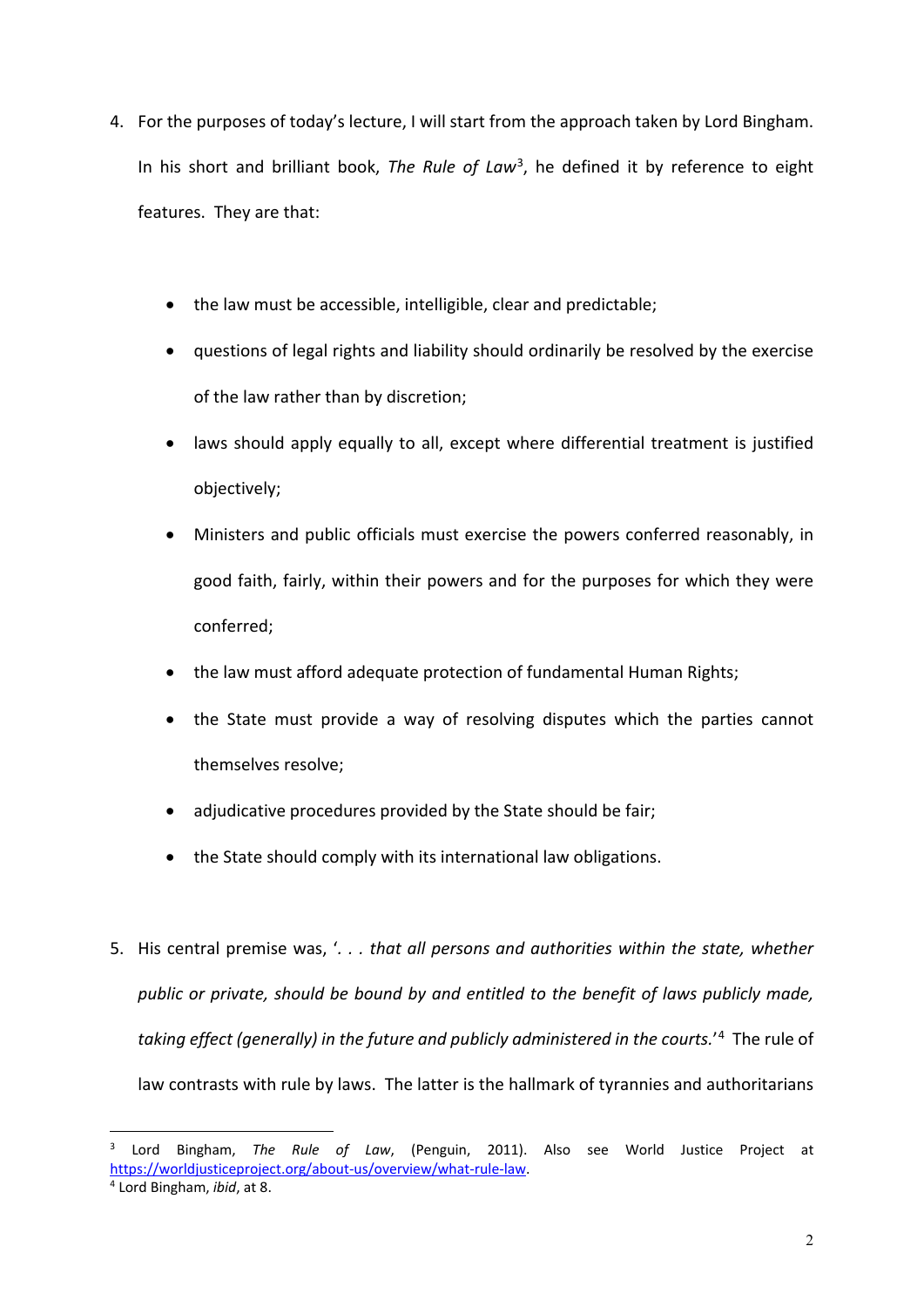down the ages. I would add one elucidation to Lord Bingham's list, although it is implicit. The rule of law depends upon an independent judiciary with individual independence in their decision making and institutional independence. That is vital to ensure an effective system of adjudication and to ensure that the powerful – for example governments, large corporations, trade unions – have no advantage in the courts.

- 6. Within the term "English law" I include the whole of English and Welsh civil, family and criminal law both statute and common law. You will understand that I cannot hope to traverse all of that this evening but will focus on specific areas, most notably English contract and commercial law together and touch on some aspects of family law.
- 7. What then is the value to the United Kingdom of the rule of law and English Law? What is its hidden value?
- 8. The most obvious way to approach the question of value is to consider the financial value of the legal sector. The figures here are large. In 2019 the total revenue to the United Kingdom from legal activities was £36.8 billion. In the first half of 2020, notwithstanding the start of the Covid-19 pandemic, it had already secured £17.8 billion in revenue.<sup>[5](#page-2-0)</sup> In the same year, legal activities accounted for the employment of 365,000 people across the United Kingdom, with two-thirds of that employment outside London. The sector thus plays an important role in providing employment not just for those who work in the legal sector but also for support services.

<span id="page-2-0"></span><sup>5</sup> TheCityUK, '*Legal Excellence: internationally renowned*' (2021) at 6 [<https://www.thecityuk.com/assets/2021/Reports/709bf01df5/Legal-excellence-internationally-renowned-UK](https://www.thecityuk.com/assets/2021/Reports/709bf01df5/Legal-excellence-internationally-renowned-UK-legal-services-2021.pdf)[legal-services-2021.pdf>](https://www.thecityuk.com/assets/2021/Reports/709bf01df5/Legal-excellence-internationally-renowned-UK-legal-services-2021.pdf).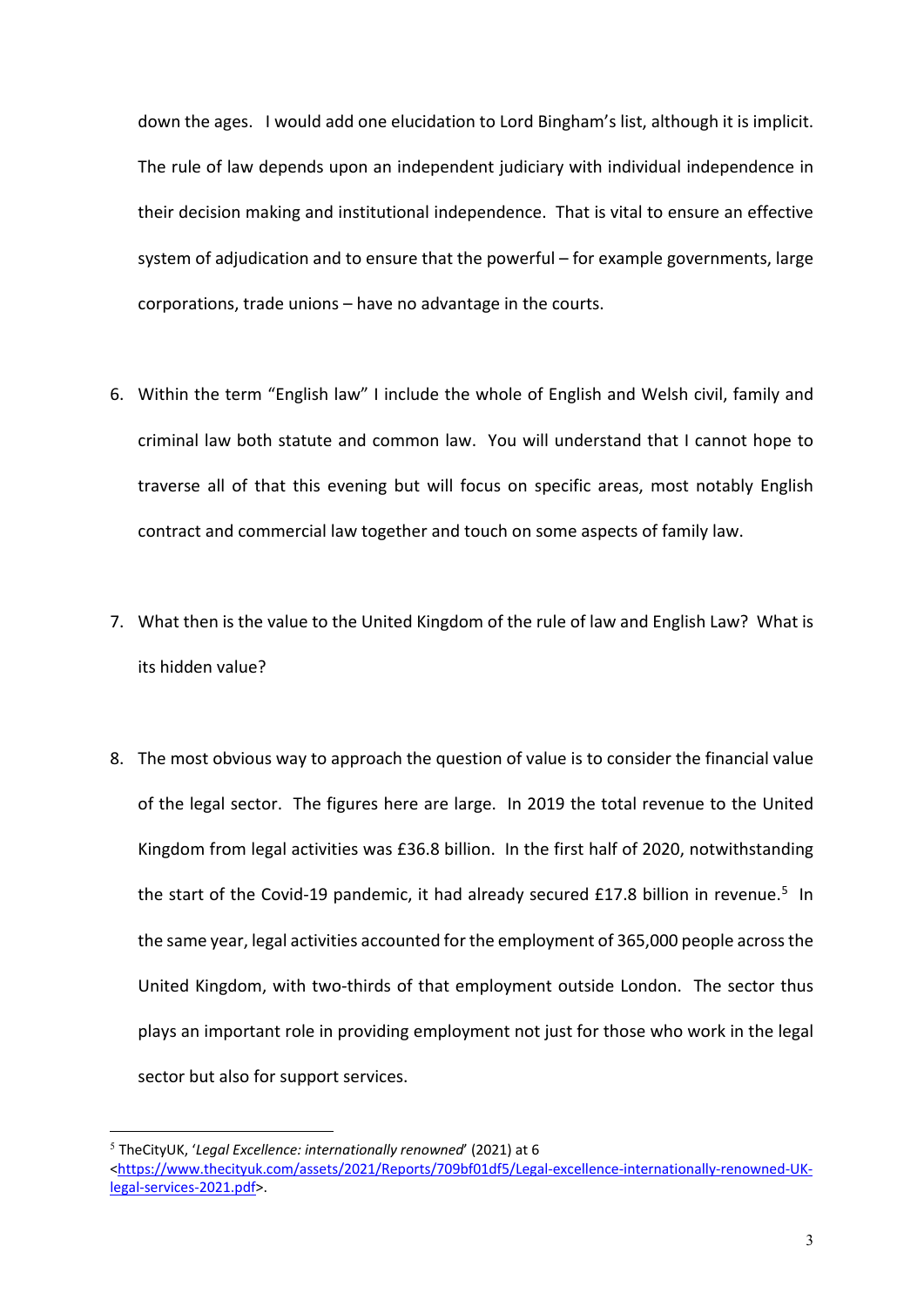- 9. We can see this economic value, and it must also be said social value through employment and the State's ability to invest in public funding via taxation, in other ways. Our legal sector secures 7% of global legal services fee revenue. That is 7% of US\$713 billion in revenue. After the United States, it is the second largest legal services market in the world; and the largest in Europe where it accounts for a third of all Western European legal services fee revenue.<sup>[6](#page-3-0)</sup> It should be no surprise that five of the world's largest law firms have their main base in the United Kingdom and that four of the top twenty revenue generating law firms are based here. $7$
- 10. Focusing for a moment on dispute resolution, the United Kingdom remains, as Lord Denning MR famously said, a '*good forum to shop in*' [8](#page-3-2). As such our courts and arbitration centres play a key role in the legal sector's economic value and revenue generation. CityUK recently agreed,

'*London's reputation as a leading global centre for international dispute resolution through the courts is underlined by the fact that the Business and Property Courts continue to attract high numbers of international users, most notably in the Commercial Court and Financial List. In 2021, 100% of cases in the Financial List were international in nature and to the end of June, more than two-thirds of cases in the Commercial Court were international in nature.* 

*London is also seen as the world's preferred centre for arbitration. The number of [international] civil disputes resolved through arbitration, mediation and adjudication in the UK exceeded 43,000 in 2020*.'[9](#page-3-3)

<span id="page-3-0"></span> $6$  Ibid at 7.

<span id="page-3-1"></span> $<sup>7</sup>$  Ibid at 7.</sup>

<span id="page-3-2"></span><sup>8</sup> *The Atlantic Star* [1973] QB 364 at 381 – 382, '*No one who comes to these courts asking for justice should come in vain. ... This right to come here is not confined to Englishmen. It extends to any friendly foreigner. He can seek the aid of our courts if he desires to do so. You may call this 'forum shopping' if you please, but if the forum is England, it is a good place to shop in, both for the quality of the goods and the speed of service.*' 9 TheCityUK, '*Legal Excellence: internationally renowned*' (2021) at 7.

<span id="page-3-3"></span>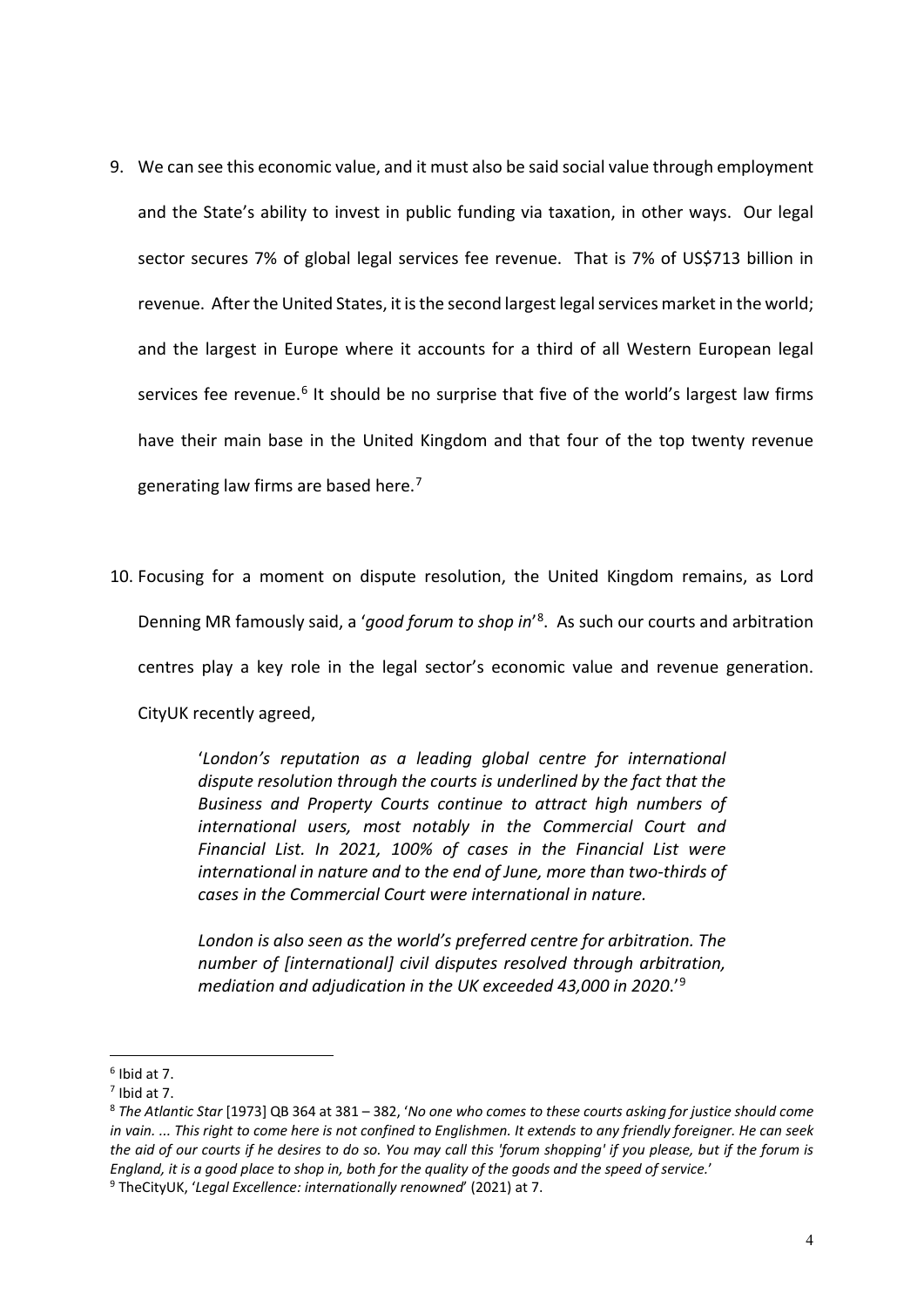- 11. That London is a preferred centre for arbitration is a consequence both of the fact that it is a centre of legal excellence and the fact that English law is the law of choice that governs 40% of all global corporate arbitrations.<sup>[10](#page-4-0)</sup> We should all remember that international commercial disputes are mobile.<sup>[11](#page-4-1)</sup> The parties can choose the law governing their agreements. They can choose the jurisdiction in which they wish disputes to be adjudicated or arbitrated. That they continue to choose English law, English arbitration and the Commercial Court is testament to the strength of the three and to their value to the United Kingdom.
- 12. I want to return to this point in a moment. Before doing so, it is also helpful to look at figures provided by a study conducted by Oxera<sup>[12](#page-4-2)</sup>, which was published last year. The study focuses specifically on English law's economic value to the UK. It highlights a number of features and benefits of English law. For instance, it draws attention to the fact that in 2020 at least US\$11.6 trillion worth of global commodities trading was governed by English law. That figure, however, pales by comparison to the amount related to international swaps and derivatives trading. The figures for that stem from 2018, where at least €661.5 trillion of global over the counter derivatives trading was governed by English law. Moving from the trillions to the billions, it also notes how the United Kingdom maritime sector contributes an estimated £17 billion to the United Kingdom economy annually. The

<span id="page-4-0"></span> $10$  Ibid.

<span id="page-4-2"></span><span id="page-4-1"></span><sup>11</sup> Mr Justice Blair, *Contemporary Trends in the Resolution of International Commercial and Financial Disputes*, (2016) at 3 [<https://www.judiciary.uk/wp-content/uploads/2016/01/blair-durham-iccl-lecture-2016.pdf>](https://www.judiciary.uk/wp-content/uploads/2016/01/blair-durham-iccl-lecture-2016.pdf). <sup>12</sup> Oxera, *Economic Value of English Law*, (2021) [<https://legaluk.org/wp-content/uploads/2021/09/The-value](https://legaluk.org/wp-content/uploads/2021/09/The-value-of-English-law-to-the-UK-economy.pdf)[of-English-law-to-the-UK-economy.pdf>](https://legaluk.org/wp-content/uploads/2021/09/The-value-of-English-law-to-the-UK-economy.pdf).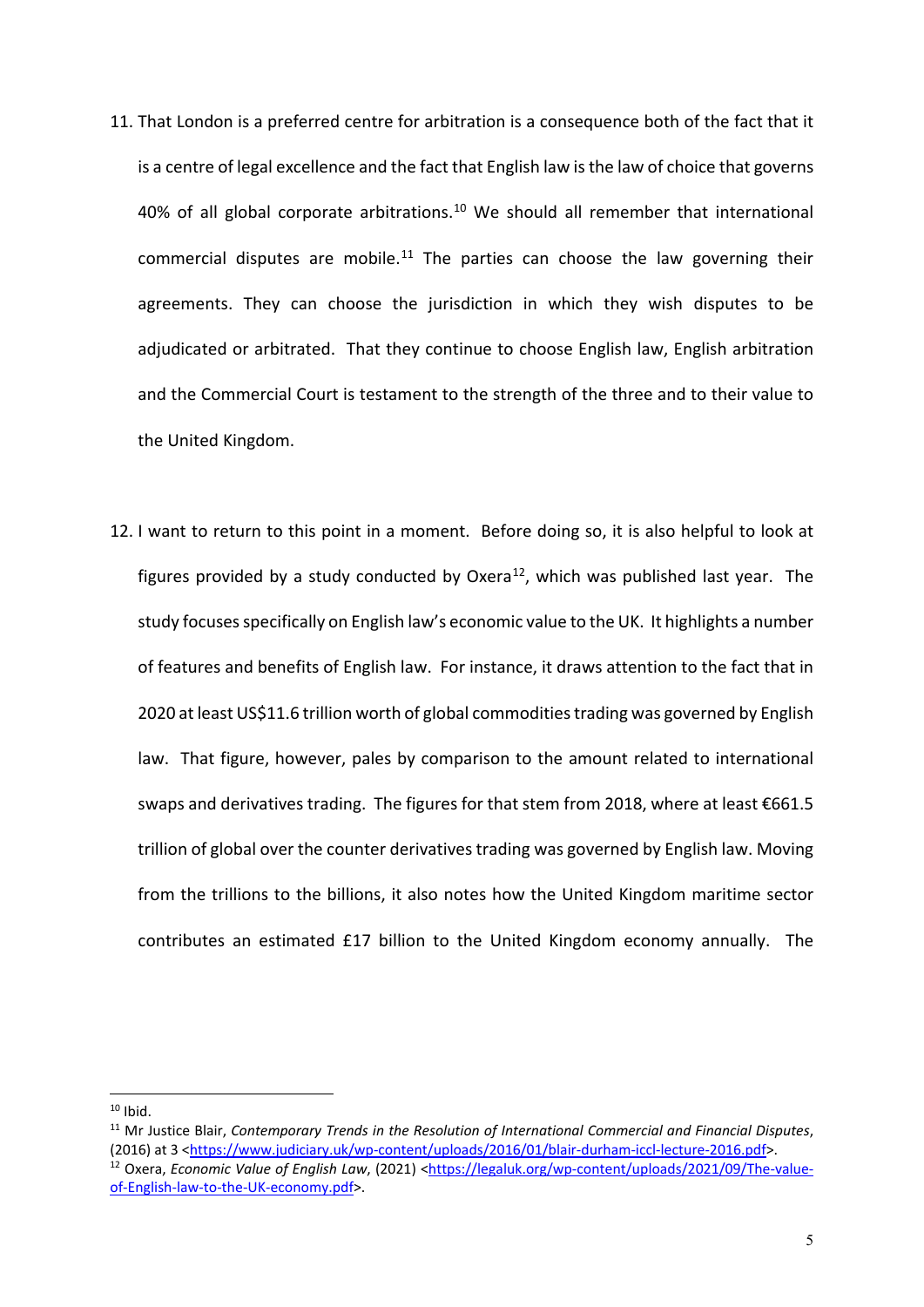majority of its contracts are governed by English law. The total value of global mergers and acquisitions governed by English law in 2019 was approximately £250 billion.<sup>13</sup>

- 13. The Oxera report demonstrates that English law underpins hundreds of trillions of pounds worth of global trade. It provides a global platform for trading, financial and commercial contracts on which global business relies. In deploying English law, businesses enjoy an advantage over businesses governed by other legal systems, such as lower transaction costs. English law therefore lends the United Kingdom considerable soft power in its commercial and diplomatic relations with other countries and is well placed to set the global standard in new areas of commercial activity.
- 14. The full value of English law, as a national asset, has barely been recognised until now. But like all important assets it needs investment to sustain it. The transactions discussed in the Oxera report are international and mobile. There is no necessary reason why English law should govern them. There is thus a risk to the economy of the United Kingdom, which the report highlighted, if there were a shift away from the use of English law. It notes potential competition from New York as well as risks to London as a leading centre for international dispute resolution through the Commercial Court and London arbitration.<sup>[14](#page-5-1)</sup> In respect of the former, it is one thing to note that the Commercial Court is "*arguably . . . the most successful Commercial Court in the world*' [15,](#page-5-2) as Chief Justice Michael Hwang of the Dubai International Financial Centre Courts concluded in 2015. It is another to maintain that position, just as it is to maintain the strength and attractiveness – and hence

<span id="page-5-0"></span><sup>13</sup> Ibid at 16-17.

<span id="page-5-1"></span><sup>14</sup> Ibid at 25-26.

<span id="page-5-2"></span><sup>15</sup> M. Hwang, *Commercial courts and international arbitration—competitors or partners?*, Arbitration International, 2015, 31, 193 at 197.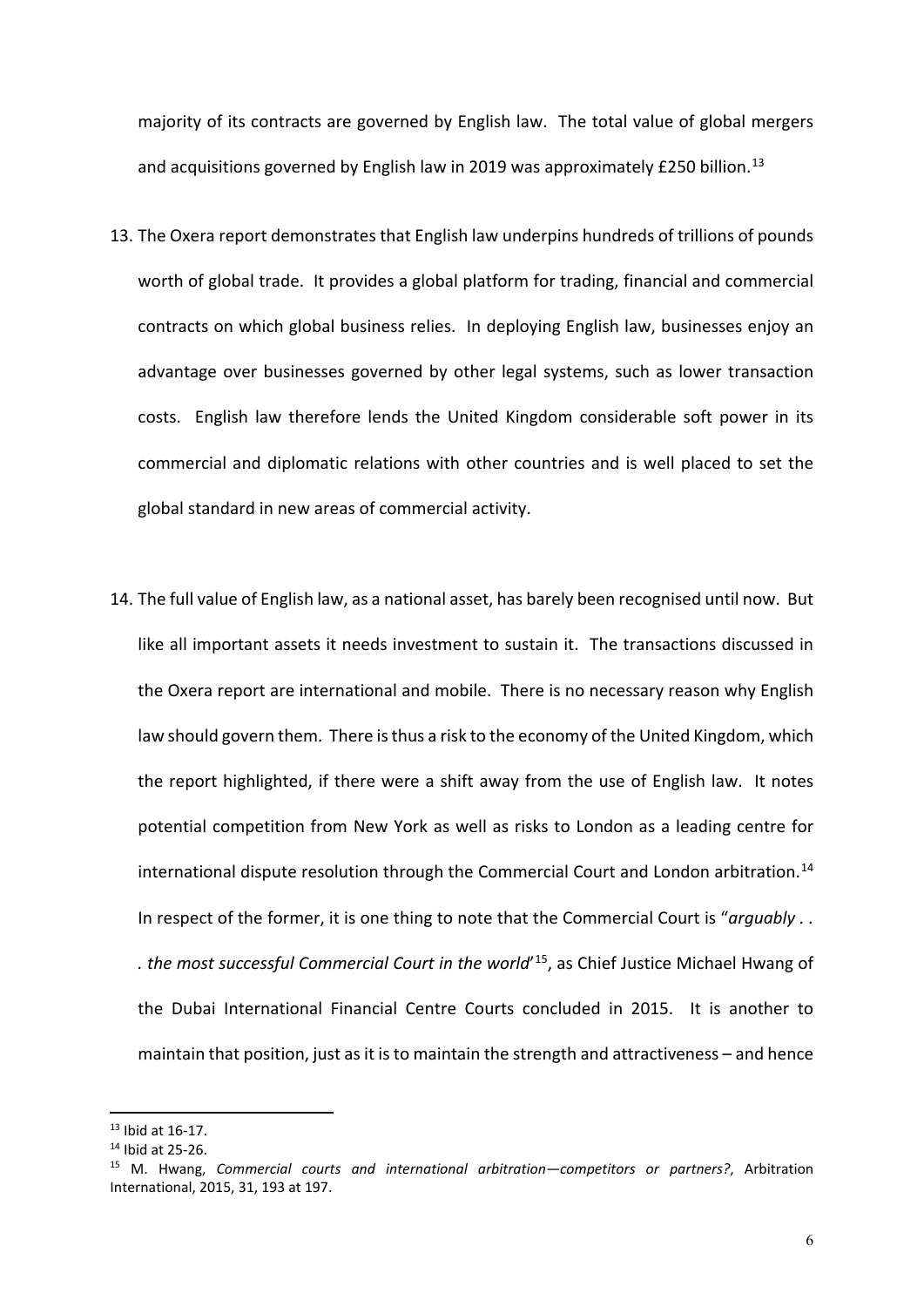value – of English law. In this regard the Oxera Report is circumspect in its conclusion. Notwithstanding the positive value to the economy it highlights, its overall position is that English law is not sufficiently valued. It put it this way,

'*English law is an underappreciated national asset that underpins various forms of economic activity in the UK. It is also part of what makes the UK an attractive place to do business for internationally mobile activity.*' [16](#page-6-0)

- 15. I would go further than this. Our commitment to the rule of law is also an underappreciated national asset that underpins our economic activity, stability and social cohesion. The rule of law and English law have a hidden value going well beyond the value of the legal services or the legal sector, enormous though that is.
- 16. I have observed elsewhere<sup>[17](#page-6-1)</sup> that nobody would calculate the value of education to society by adding up the purely monetary and employment contributions of the various parts of the educational sector. All would readily recognise the vital importance to the economic and wider well-being of the nation of having a well-educated population. The analogy with the rule of law is not exact but nonetheless valid.
- 17. Let me widen the lens slightly for the moment to focus on developments outside the United Kingdom. I do so because it is perhaps easier that way to identify the full extent of the value of the rule of law and English law.

<span id="page-6-0"></span><sup>16</sup> Oxera, *Economic Value of English Law*, (2021) at 35.

<span id="page-6-1"></span><sup>17</sup> [https://www.judiciary.uk/wp-content/uploads/2020/10/20201009-Legal-Wales-2020-For-publication-1.pdf](https://eur01.safelinks.protection.outlook.com/?url=https%3A%2F%2Fwww.judiciary.uk%2Fwp-content%2Fuploads%2F2020%2F10%2F20201009-Legal-Wales-2020-For-publication-1.pdf&data=04%7C01%7CLCJ.97%40ejudiciary.net%7Caed45bcd60054920102b08d9e249ea00%7C723e45572f1743ed9e71f1beb253e546%7C0%7C0%7C637789629847776103%7CUnknown%7CTWFpbGZsb3d8eyJWIjoiMC4wLjAwMDAiLCJQIjoiV2luMzIiLCJBTiI6Ik1haWwiLCJXVCI6Mn0%3D%7C3000&sdata=QmyIrR7nT5ggIb6A9%2BADxyN2swiipQZ%2FovGGw%2F1BZs8%3D&reserved=0)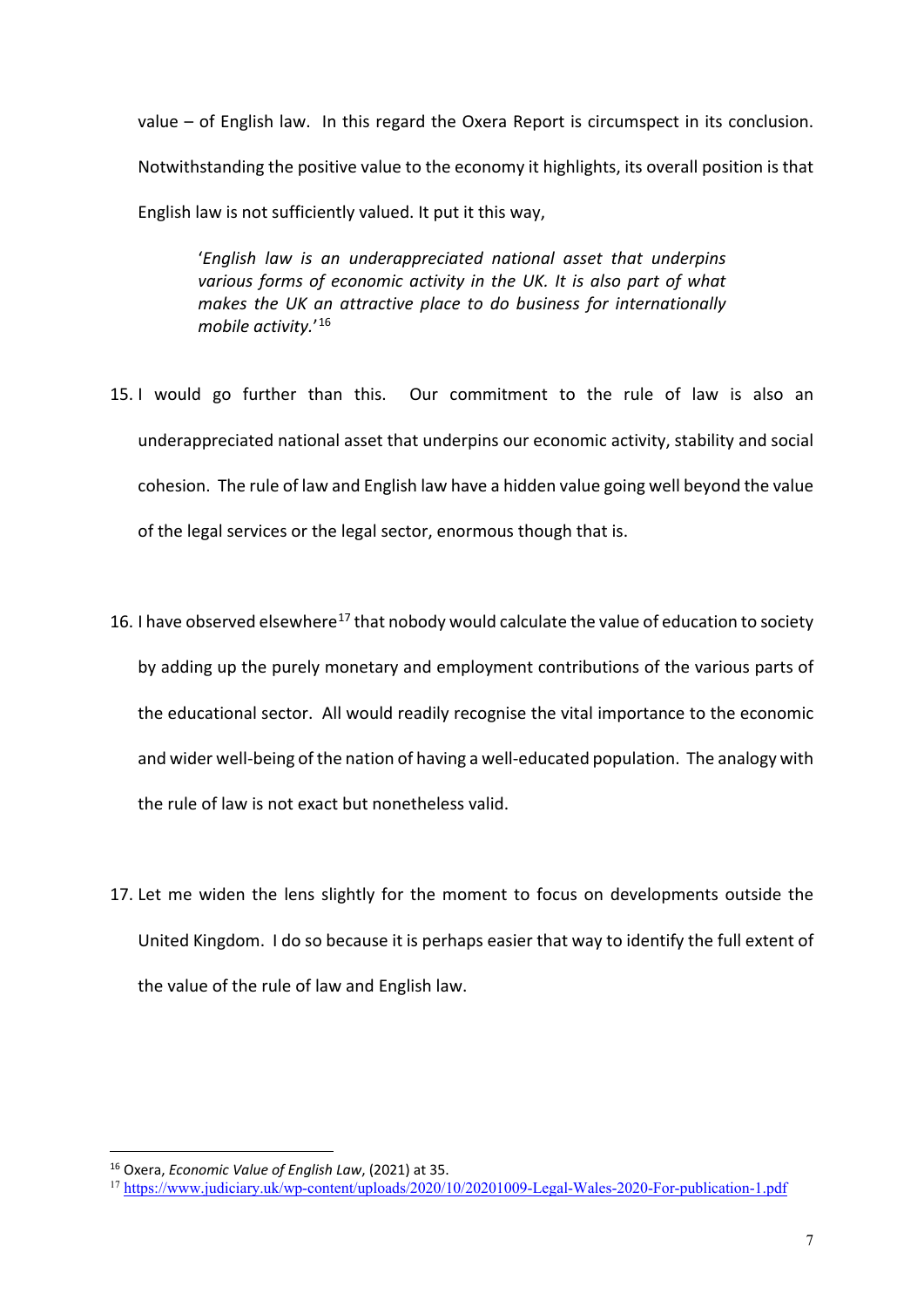- 18. I start with a look at Singapore. Its remarkable economic transformation in the 60 or so years since it became an independent state is well known. There were many factors that underpinned this transformation. The Singaporean government focused policy on the expansion of maritime trade and related sources of trade. It promoted technological and other forms of innovation; and it adopted a meritocratic approach to education and training, not least to provide its public institutions – government and civil service, Parliament, the courts and judiciary with the best available candidates, for example through matching public sector pay with that of the private sector.
- 19. Singapore's spectacular growth, whether looked at in economic or social terms, was not simply a consequence of these factors, important as they were and are. Underpinning it was a commitment to good government and government according to the rule of law.<sup>[18](#page-7-0) [19](#page-7-1)</sup>
- 20. The enduring lesson is that good governance and the rule of law enhance prosperity and well-being.
- 21. The contribution that well-regarded courts can make to a country's prosperity is illustrated by the creation of the International Commercial Court in Singapore. It was established in 2015 with the explicit aim of growing '*the legal services sector and to expand the scope for the internationalisation and export of Singapore law*'.[20](#page-7-2) In other words to help increase the use of Singaporean law and use of its legal services sector, including arbitrations and

<span id="page-7-2"></span><span id="page-7-1"></span><span id="page-7-0"></span><sup>&</sup>lt;sup>18</sup> Ibid a 350.<br><sup>19</sup> M. Ewing-Chow, J. Losari & M. Slade, *The facilitation of trade by the rule of law: the cases of Singapore and ASEAN*, in Connecting to Global Market (Geneva: WTO Publications, 2014) (M. Jansen, M.S. Jailab & M. Smeets (eds)) at 129 [<https://www.wto.org/english/res\\_e/booksp\\_e/cmark\\_chap9\\_e.pdf>](https://www.wto.org/english/res_e/booksp_e/cmark_chap9_e.pdf). <sup>20</sup> See [<https://www.sicc.gov.sg/about-the-sicc/establishment-of-the-sicc>](https://www.sicc.gov.sg/about-the-sicc/establishment-of-the-sicc)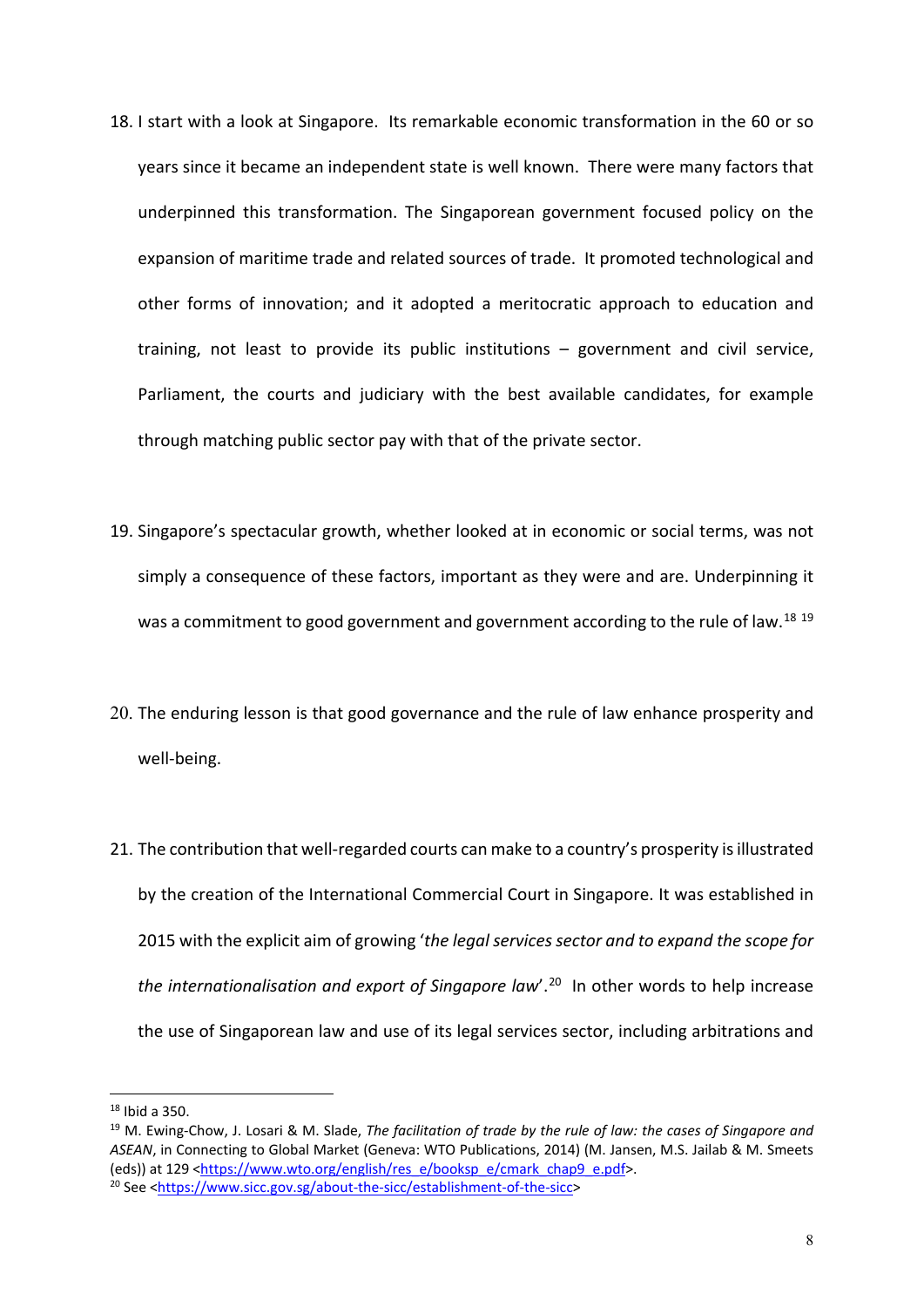its courts. The economic value generated by the sector had already grown by 71.5% between 2008 and 2013, when the court's creation was first mooted. Its establishment as a means to further that expansion was understood to '*be a natural move to make'*. [21](#page-8-0) Its creation was, in fact, part of an explicit strategy to ensure that Singapore became a '*premium dispute resolution hub*'.[22](#page-8-1) The other two parts of the strategy were the development of Singapore's international arbitration centre and its international mediation centre. Singapore has not been alone.

- 22. Dubai and Qatar provide examples of such international courts. They illustrate another example of the value of English law and the rule of law in England. Former English judges are appointed to these courts and are sought after to conduct international arbitrations. Our lawyers and other professionals act in cases before them. The appointment of retired judges is a consequence of an appreciation of the independence, impartiality and high quality of the judiciary which itself reflects our country's commitment to the rule of law. More broadly, we can see this as demonstrating an understanding of one of the reasons why England is itself a leading, if not the leading, dispute resolution centre globally.
- 23. The importance of this factor was highlighted in 2015 by the British Institute of International and Comparative Law. In a study carried out for the Ministry of Justice, it concluded that there were two key factors that influenced the use of English courts by international parties. One was that English law governed the contract at the heart of the

<span id="page-8-1"></span><span id="page-8-0"></span><sup>21</sup> M. Yip, *The Singapore International Commercial Court: The Future of Litigation?* in X.E. Kramer & J. Sorabji, *International Business Courts – A European and Global Perspective* (Eleven Publishing, 2019) at 131.  $22$  Ibid at 131.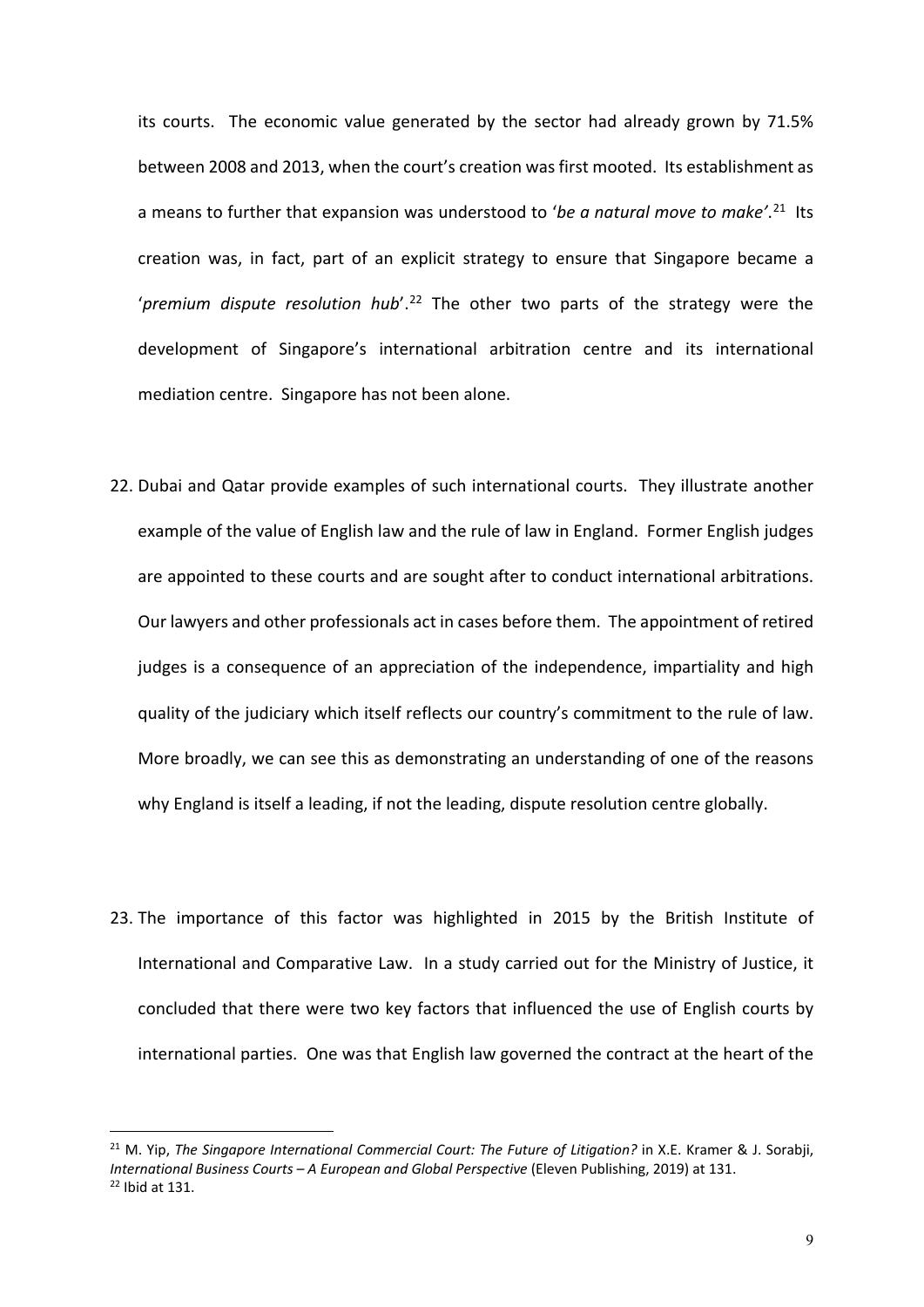dispute, straightforwardly demonstrating the value of English law. The other was the reputation and experience of English judges.<sup>[23](#page-9-0)</sup> Reputation and experience are both consequences of the meritocratic basis for appointment from amongst the most experienced practitioners from the Bar and solicitors' firms. It is a reflection of the independence of mind that comes from that initial practice-based background. It reinforces and is reinforced by our commitment to judicial independence.

- 24. The importance of good governance through a commitment to the rule of law is widely recognised as underpinning prosperity. It has been persuasively argued by two American academics, Daron Acemoglu and James Robinson, that a commitment to the rule of law along with pluralistic government has underpinned the economic growth of societies across the world for the last three hundred years.<sup>[24](#page-9-1)</sup> It is a point implicit in the United Nations' commitment to the promotion of good governance and the rule of law as one of its sustainable development goals.[25](#page-9-2) Those countries committed to good and pluralistic governance and the rule of law are those that have not only developed institutions that have been best at encouraging the development of their economies but those that have been best able to provide for the welfare of their citizens.
- 25. The world abounds with examples of the difference, often in adjoining polities: East and West Germany; North and South Korea; Eastern and Western Europe before the advent of democracy and the nourishment of the rule of law in the last 30 years. A glance at the

<span id="page-9-0"></span><sup>23</sup> E. Lein et al, *Factors Influencing International Litigants' Decisions to Bring Commercial Claims to the London Based Courts*, (London 15 January 2015) Ministry of Justice Analytical Series, at 15 [<https://assets.publishing.service.gov.uk/government/uploads/system/uploads/attachment\\_data/file/396343/](https://assets.publishing.service.gov.uk/government/uploads/system/uploads/attachment_data/file/396343/factors-influencing-international-litigants-with-commercial-claims.pdf) [factors-influencing-international-litigants-with-commercial-claims.pdf>](https://assets.publishing.service.gov.uk/government/uploads/system/uploads/attachment_data/file/396343/factors-influencing-international-litigants-with-commercial-claims.pdf).

<span id="page-9-1"></span><sup>24</sup> D. Acemoglu & J. A. Robinson, *Why Nations Fail* (Profile, 2013) at 44 and passim.

<span id="page-9-2"></span><sup>25</sup> UN General Assembly Resolution 70/1, of 25 September 2015

[<http://www.un.org/ga/search/view\\_doc.asp?symbol=A/RES/70/1&Lang=E>](http://www.un.org/ga/search/view_doc.asp?symbol=A/RES/70/1&Lang=E).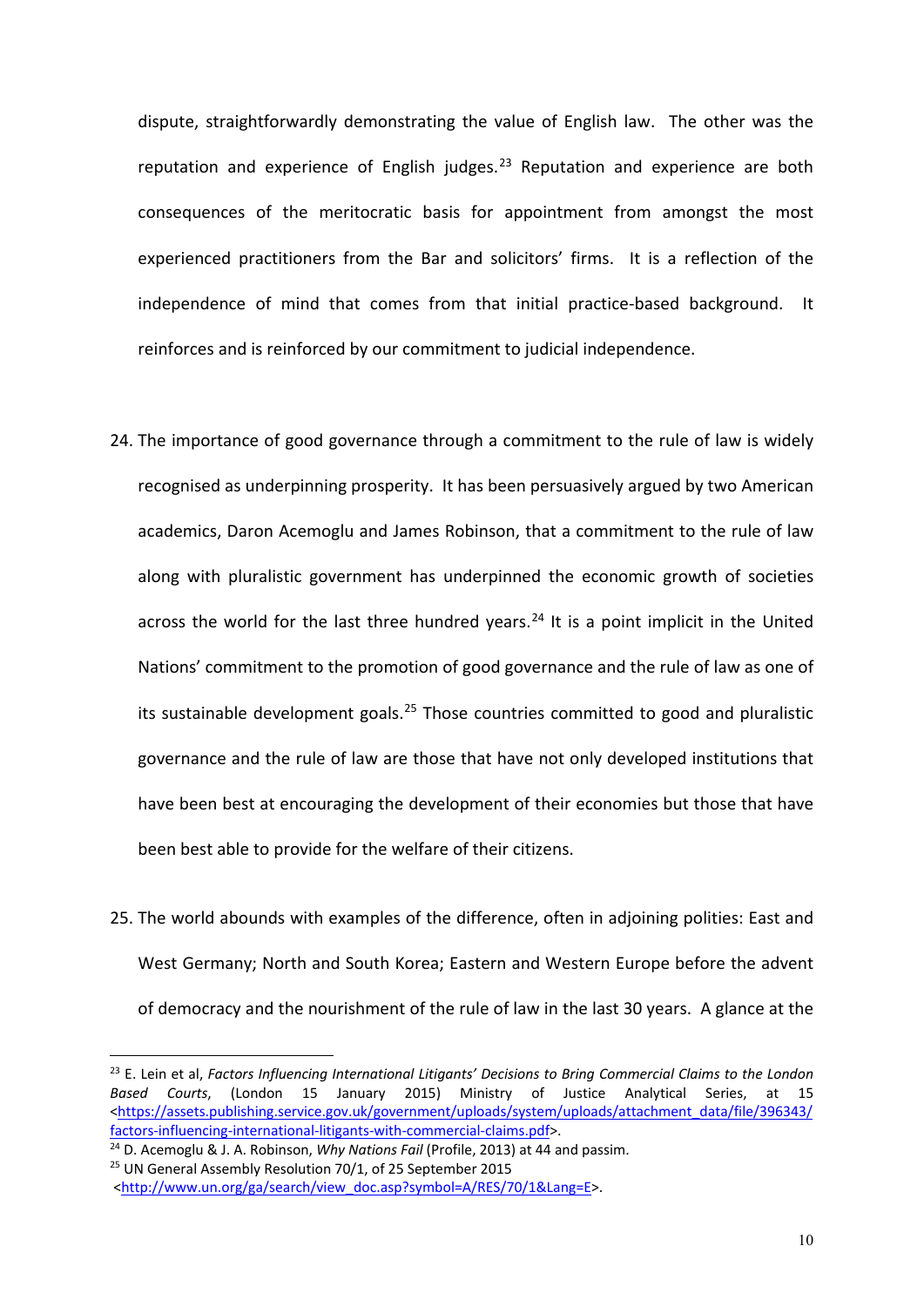situation of many countries around the globe illustrates the proposition that ineffective government, by design of the rulers or through instability, and absence of the rule of law impoverishes their populations.

- 26. The Oxera Report highlights the importance of reduced transaction costs flowing from use of English law as an important factor in its widespread adoption. The lower the costs of trading – of entering into transactions – the greater the degree to which the volume of transactions, and their complexity, increases.[26](#page-10-0) If we increase transaction costs the converse occurs, and economic growth is impeded. As the Report puts it '*Law is therefore a critical platform on which other economic activity rests.<sup>'[27](#page-10-1)</sup> More specifically, the rule of* law and specific laws are that critical platform.
- 27. In Singapore, by lowering transaction costs through creating good governance and an adherence to the rule of law, investors and businesses found it a more attractive forum in which to do business.<sup>[28](#page-10-2)</sup> Through that commitment it provided confidence to investors, traders and businesses in general that it was a safe place in which to invest.<sup>29</sup> Commitment to the rule of law reassures investors that they can engage in safe long-term investment. It provides them with confidence, for instance, that their investment will not be expropriated by the State. It provides security of property rights and confidence that the investment will not be subject to corruption on the part of officials.

<span id="page-10-0"></span><sup>26</sup> Oxera, *Economic Value of English Law*, (2021) at 1.

<span id="page-10-1"></span> $27$  Ibid.

<span id="page-10-2"></span><sup>28</sup> M. Ewing-Chow, J. Losari & M. Slade at 133ff.

<span id="page-10-3"></span><sup>&</sup>lt;sup>29</sup> M. Ewing-Chow, J. Losari & M. Slade at 133ff.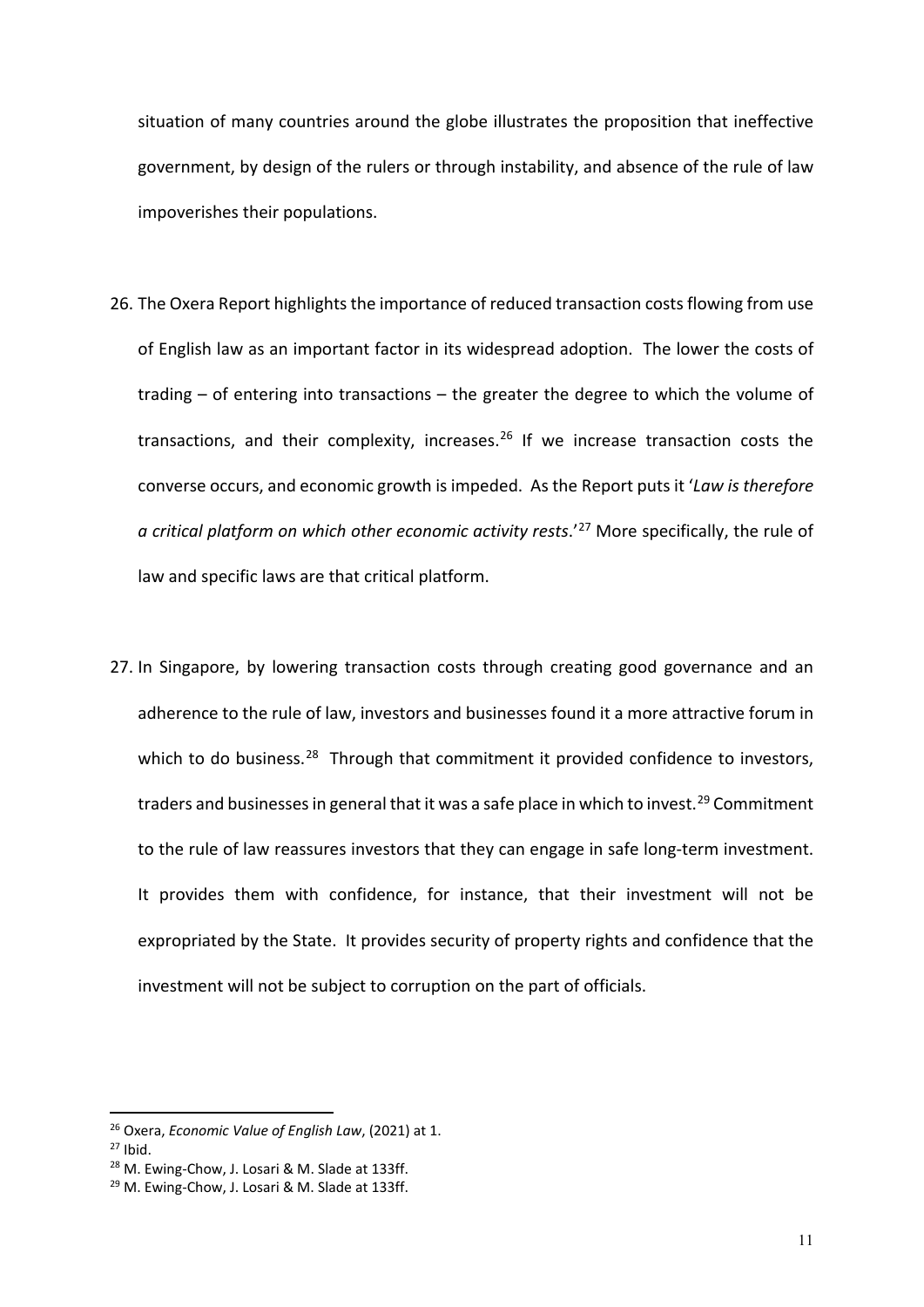- 28. Where, however, there is a fear that corruption is rife, investment falters. As noted in a major study by the Bingham Centre for the Rule of Law and Hogan Lovells, 95% of businesses surveyed identified a lack of corruption as either an essential or very important factor in whether they would do business in a jurisdiction.<sup>[30](#page-11-0)</sup> In such jurisdictions where corruption is prevalent, or is perceived to be, there will be fewer transactions and those undertaken will have high transaction costs. That contributes to low economic growth.
- 29. Equally, where there is a fear that the courts will not dispense impartial and fair justice, that will be factored into the cost of doing business to the same effect. It is unsurprising then that a British Institute of International and Comparative Law study also highlighted the importance to businesses of the impartiality or neutrality of the United Kingdom courts along with procedural effectiveness as important factors in attracting businesses to use English law. $31$  Put shortly, countries where powerful local interests, especially the government, are seen to have a home advantage in their courts, find it harder to secure inward investment. This point was also underscored by the Bingham Centre/Hogan Lovells' study, which noted that a firm commitment to the rule of law was a crucial factor in whether a company would choose to do business in a jurisdiction.
- 30. The United Kingdom has a longstanding commitment to the rule of law. Specific features of the rule of law include easy access to the courts, the quality of justice delivered, and predictability and stability in the law. Businesses factor in these features when considering the suitability of a particular jurisdiction for investment. If it is difficult, time-consuming

<span id="page-11-1"></span><span id="page-11-0"></span><sup>30</sup> Bingham Centre and Hogan Lovells, *Risk and Return: Foreign Direct Investment and the Rule of Law*, (2015) at 6 [<https://binghamcentre.biicl.org/documents/49\\_risk\\_and\\_return\\_fdi\\_and\\_the\\_rol\\_compressed.pdf>](https://binghamcentre.biicl.org/documents/49_risk_and_return_fdi_and_the_rol_compressed.pdf).  $31$  BICCL at 15.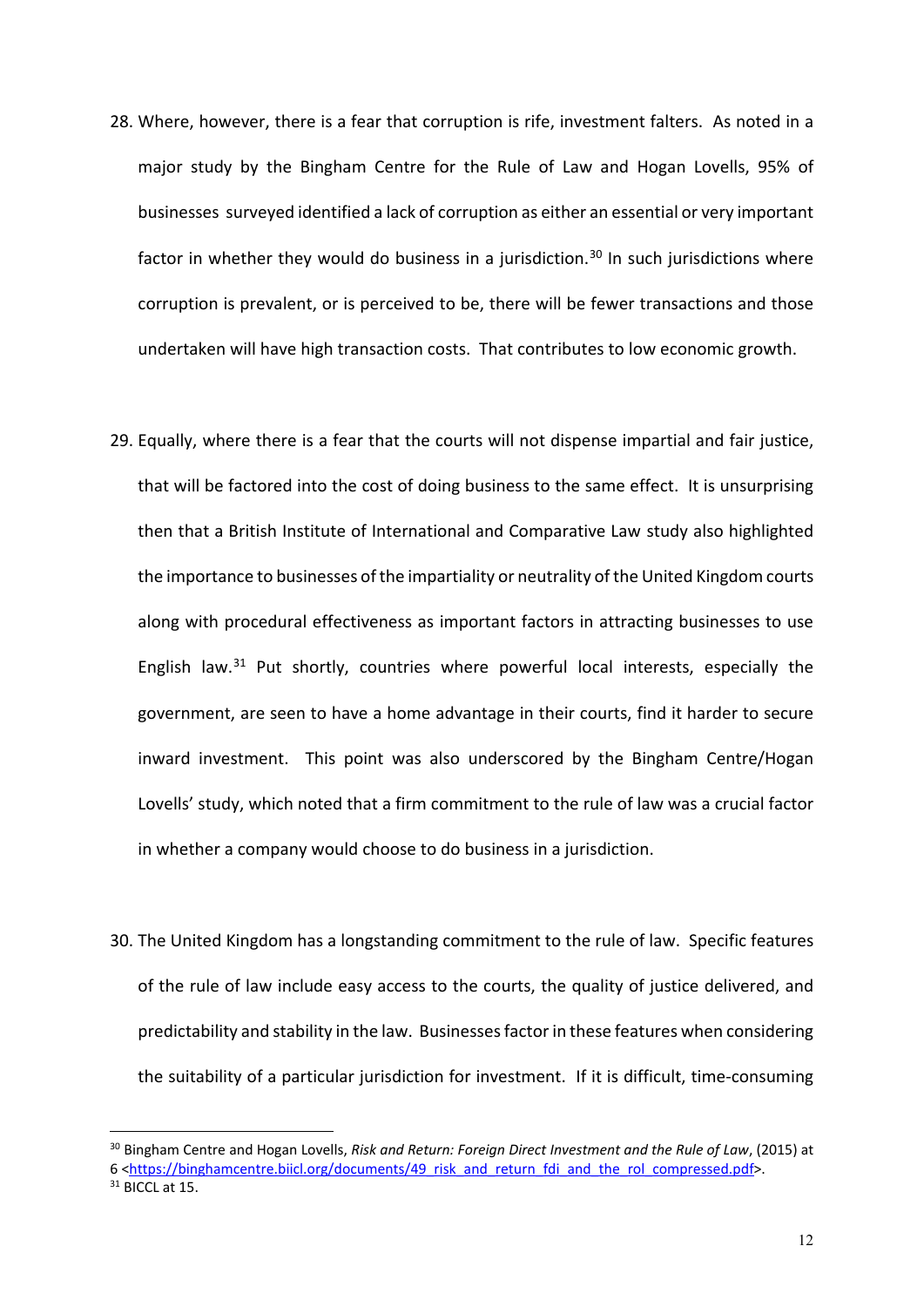or disproportionately expensive to access the courts – a rule of law problem – that will be factored into the cost of doing business. If the quality of justice is poor, a function of both the quality of the legal profession and of the judiciary, that too will be a factor.

- 31. It is therefore unsurprising that countries around the world are engaged in the development of international business courts, not just to attract international disputes to their jurisdiction, but also as a means to promote improvements in the operation of their domestic courts.<sup>[32](#page-12-0)</sup> They are doing so to foster confidence from the business community and encourage domestic and international investment.
- 32. If the law is unstable or unpredictable either because of legislative change or through a lack of predictability and consistency in judicial decision-making, that too will be a factor. In this respect, it is important to bear in mind that one of the central advantages to the business world of English contract and commercial law over the centuries, and of English law generally, has been its certainty, stability and, also, its nimbleness to adapt to changing circumstances. The latter has enabled it to move with the times, to keep pace with financial developments as today it is doing in respect of cryptoassets. However, this flexibility is underpinned by a commitment to introducing certainty and clarity into a rapidly evolving legal space.
- 33. It is worth pausing to consider why new technologies such as blockchain and smart contracts make English law and the jurisdictions of the United Kingdom so critical to our economy. It is inevitable that the use of cryptoassets will grow as will the use of smart

<span id="page-12-0"></span><sup>32</sup> See, for instance, S. Ramani Garimella & M. Z. Ashraful, *Commercial Courts in India – All for Ease of Doing Business* in X. E. Kramer and J. Sorabji (eds), ibid.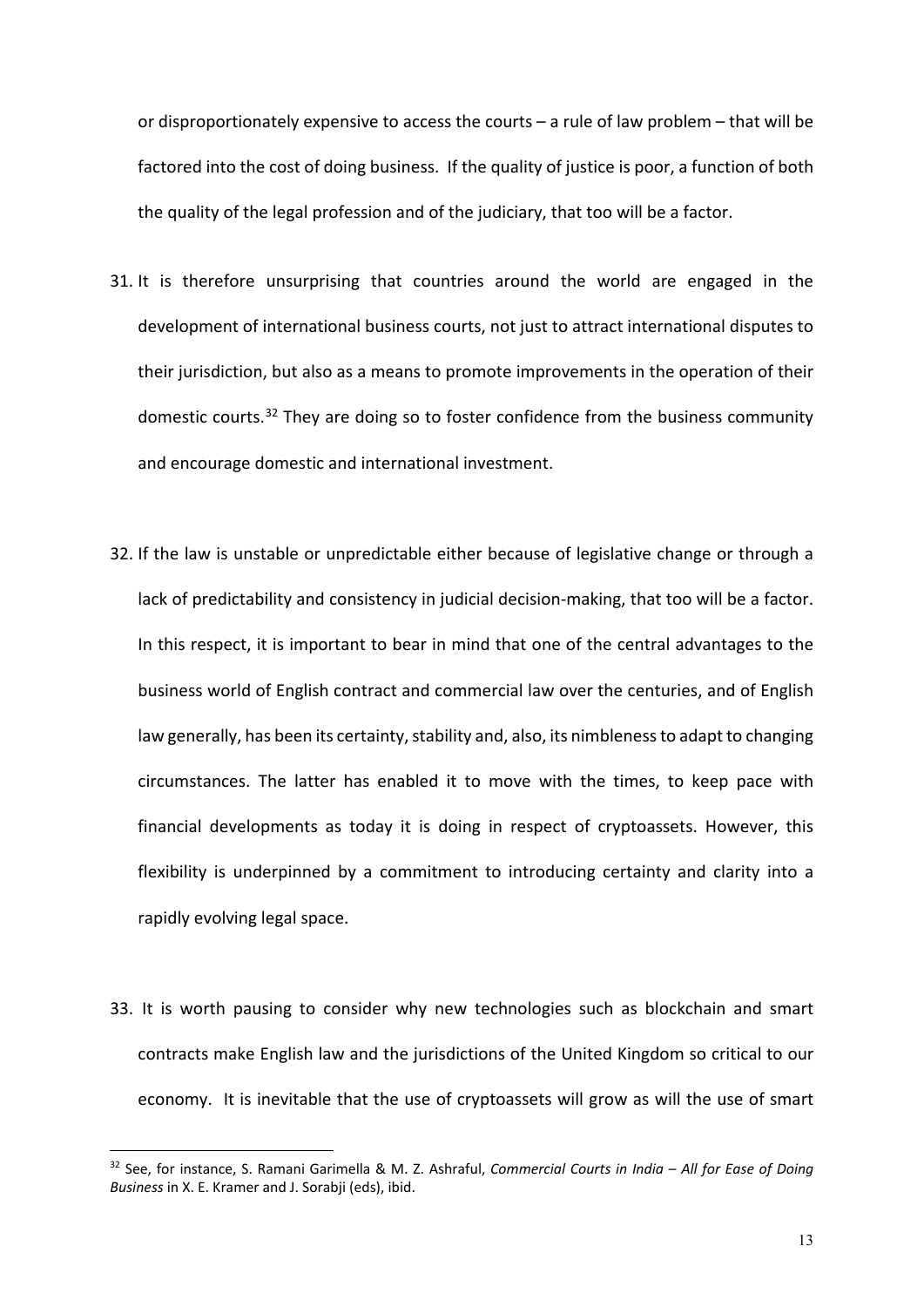contracts in the coming years. It is uncontroversial that these relatively new ways of doing business provide enormous opportunity to economies that place themselves at the forefront of their development and support. That includes their legal underpinning.

- 34. Fortunately, the legal community in general and the judiciary of England and Wales have not stood still waiting for others to act. Lawtech UK was established in 2018. Its UK Jurisdiction Taskforce (with two English judges on board) has published two wellrespected documents intended to promote market confidence in the ability of English law to govern smart contracts and on-chain transactions more generally.
- 35. First, the Taskforce produced its Legal Statement on the status of cryptoassets and smart contracts in November 2019.<sup>[33](#page-13-0)</sup> It expressed an authoritative view that cryptoassets were properly to be regarded in English law as property and that smart contracts were legally enforceable contracts. Whilst that may not sound earth shattering, in fact it was, because of the significant uncertainty that previously existed. Moreover, since then, a number of courts in England & Wales, Singapore and New Zealand have quoted the Legal Statement with approval. $34$
- 36. Secondly, the Taskforce published its Digital Dispute Resolution Rules in April 2021,<sup>[35](#page-13-2)</sup> providing for arbitral or expert dispute resolution in very short periods for digital and on-

[content/uploads/2019/11/6.6056\\_JO\\_Cryptocurrencies\\_Statement\\_FINAL\\_WEB\\_111119-1.pdf>](https://35z8e83m1ih83drye280o9d1-wpengine.netdna-ssl.com/wp-content/uploads/2019/11/6.6056_JO_Cryptocurrencies_Statement_FINAL_WEB_111119-1.pdf).

<span id="page-13-0"></span><sup>33</sup> The Law Tech Delivery Panel, *Legal Statement on Cryptoassets and Smart Contracts*, (2019) [<https://35z8e83m1ih83drye280o9d1-wpengine.netdna-ssl.com/wp-](https://35z8e83m1ih83drye280o9d1-wpengine.netdna-ssl.com/wp-content/uploads/2019/11/6.6056_JO_Cryptocurrencies_Statement_FINAL_WEB_111119-1.pdf)

<span id="page-13-2"></span><span id="page-13-1"></span><sup>34</sup> E.g. *Vorotyntseva v Money-4 Ltd* [2018] EWHC 2596 (Ch); *AA v Persons Unknown* [2019] EWHC 3556 (Comm). <sup>35</sup> The Law Tech UK Jurisdiction Taskforce, *Digital Dispute Resolution Rules* (2021) [<https://35z8e83m1ih83drye280o9d1-wpengine.netdna-ssl.com/wp](https://35z8e83m1ih83drye280o9d1-wpengine.netdna-ssl.com/wp-content/uploads/2021/04/Lawtech_DDRR_Final.pdf)[content/uploads/2021/04/Lawtech\\_DDRR\\_Final.pdf>](https://35z8e83m1ih83drye280o9d1-wpengine.netdna-ssl.com/wp-content/uploads/2021/04/Lawtech_DDRR_Final.pdf).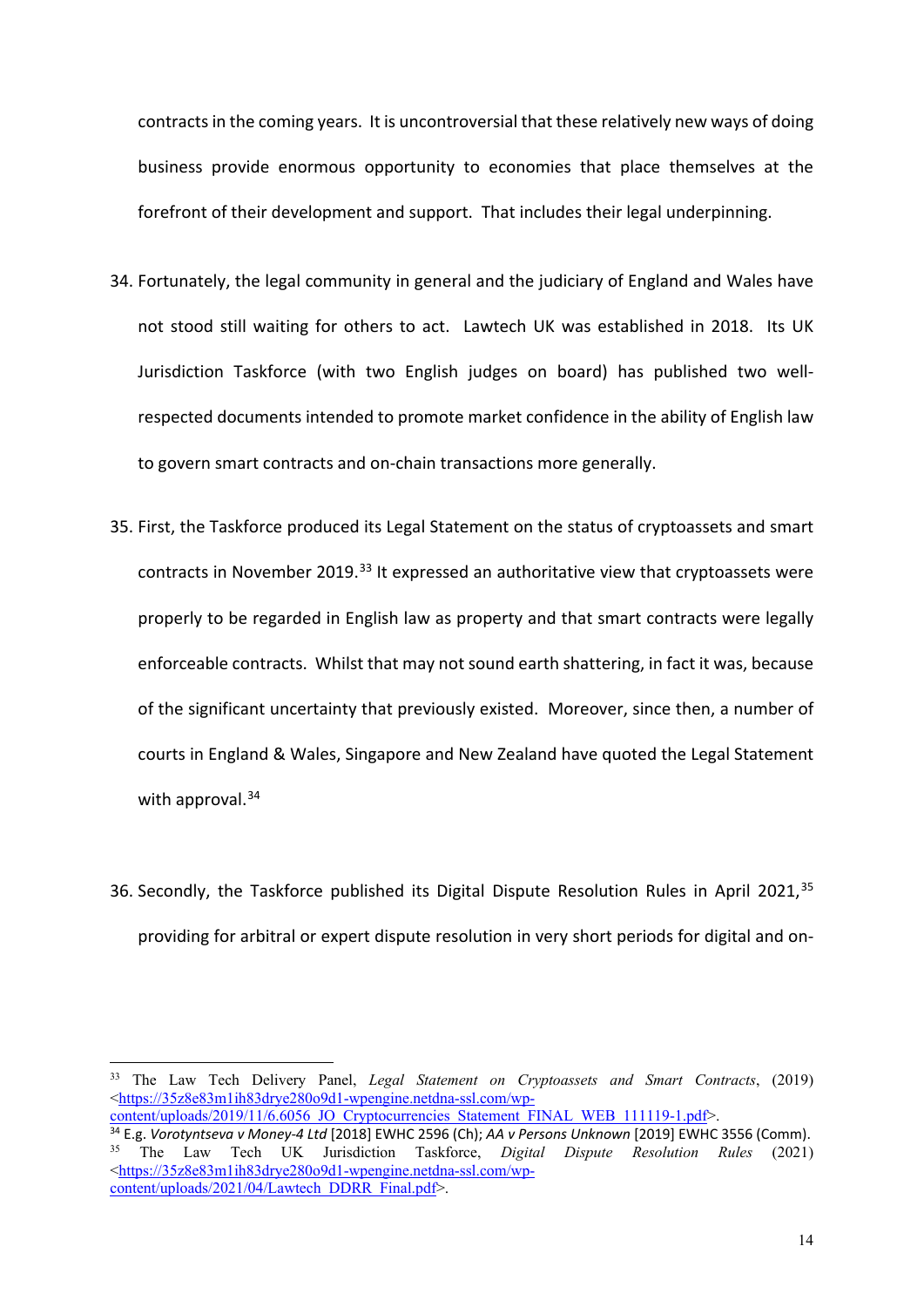chain disputes. These rules allow for arbitrators or experts to implement decisions directly on-chain using a private key, and for the optional anonymity of the parties.

- 37. Thirdly, the Taskforce is about to publish its report on Smarter Contracts demonstrating how widely blockchain is already being used across industrial, financial and consumer sectors.
- 38. The Law Commission is also working to make sure that English law is fit for purpose in the crypto space. In November 2021, the Law Commission laid its advice on Smart Contracts before Parliament. On 1 February 2022, the Lord Chancellor's Industry Working Group on Electronic Signatures published its report on the adoption of digital signing.<sup>36</sup> In May 2022, the Law Commission's report and draft Bill on electronic transferrable trade documents will be published. Later this year, it will publish a major report and draft Bill on digital assets, non-fungible tokens and cryptocurrencies.
- 39. The point here is that blockchain technology is not ephemeral. It is borderless and is likely to be as ubiquitous as the internet. Its usage is likely to grow exponentially in the coming years, across all economic sectors. English law and our Business and Property Courts are demonstrating that they are ready and willing to provide the necessary legal infrastructure to allow these technologies to enter mainstream financial and commercial life.
- 40. English law and our courts in England and Wales have quietly provided the backbone to our economy for many years.

<span id="page-14-0"></span><sup>3</sup>[6https://assets.publishing.service.gov.uk/government/uploads/system/uploads/attachment\\_data/file/1051451/elec](https://assets.publishing.service.gov.uk/government/uploads/system/uploads/attachment_data/file/1051451/electronic-execution-documents-industry-working-group) [tronic-execution-documents-industry-working-group](https://assets.publishing.service.gov.uk/government/uploads/system/uploads/attachment_data/file/1051451/electronic-execution-documents-industry-working-group)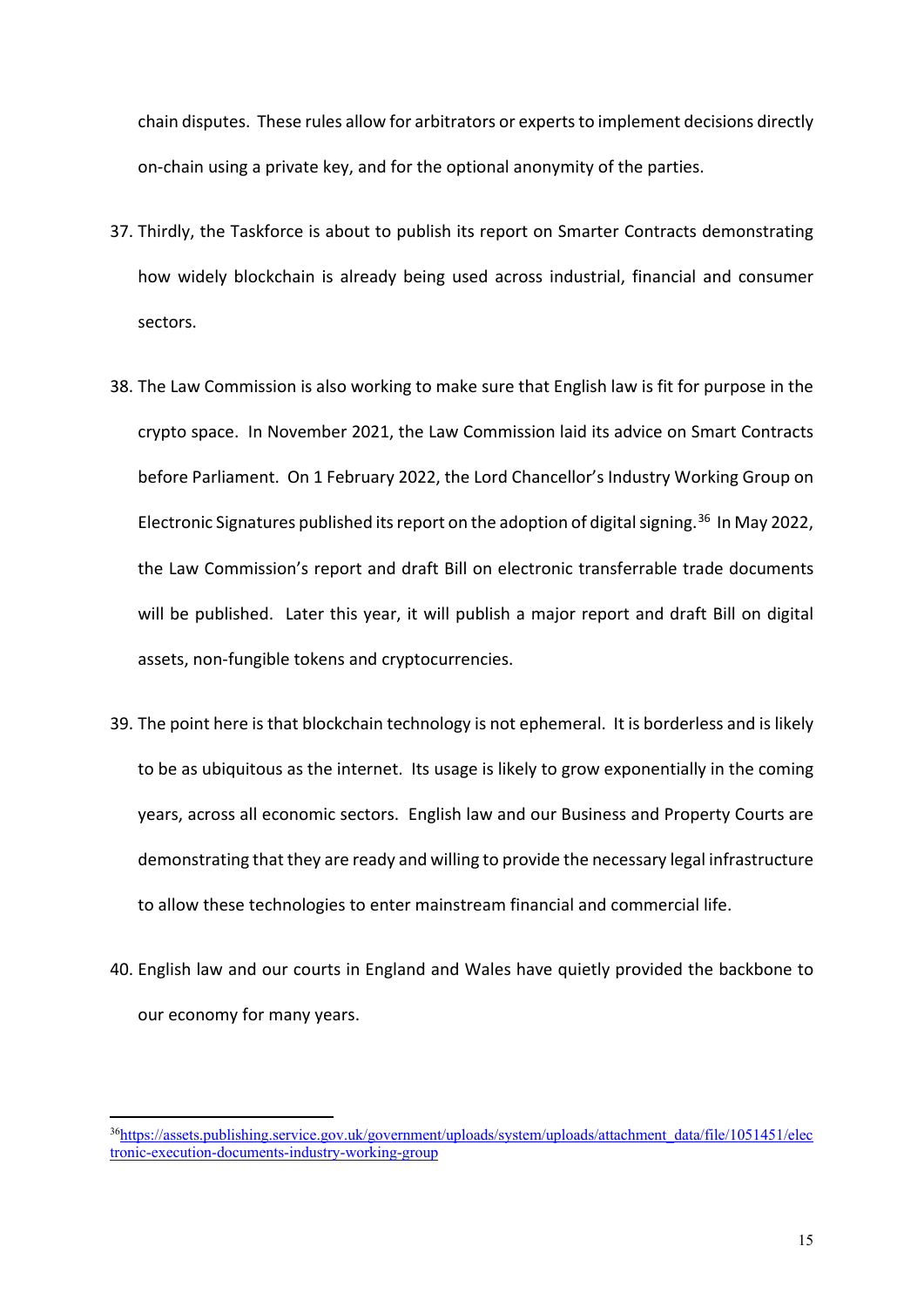- 41. The law and our courts are reputable, predictable and dependable and attract the widespread confidence of international investors. As a result of the English courts introducing legal certainty into the crypto sphere, parties to smart contracts and on-chain transactions, here and abroad, will be able to choose English law and our jurisdiction to govern their relationships. The use of English law to govern such transactions in every conceivable sector will benefit the United Kingdom economy in the future just as English law governing traditional sectors did in the past.
- 42. The rapid response of English law to these technological developments demonstrates the flexibility of the Common Law. Flexibility marches hand in hand with the doctrine of precedent, one key feature of which is that it develops incrementally – hence it is, as I mentioned a moment ago, stable and predictable. [37](#page-15-0) Businesses and individuals can make effective long-term plans in the knowledge that those plans will not be set aside by rapid or mercurial changes in the law. In this way a commitment to the rule of law, and its application in respect of the development of specific aspects of the law, provides a firm basis for economic development. It also, and we should not underestimate this point, provides a firm basis for individuals to plan their lives, to buy their homes, to enter into building contracts, to engage in pension planning, to invest in their children and so on. If I can borrow from Joseph Raz,

'*If (the law) is frequently changed people will find it difficult to find out what the law is at any given moment and will be constantly in fear that the law has been changed since they last learnt what it was . . . People need to know the law not only for short-term decisions . . . but also for long-term planning*.'[38](#page-15-1)

<span id="page-15-0"></span><sup>37</sup> Lord Bingham, *The Judge as Lawmaker*, in *The Business of Judging*, Vol. 1 (OUP) (2000) at 25ff.

<span id="page-15-1"></span><sup>38</sup> J. Raz, *The Rule of Law and its virtue*, at 214 cited in J. Waldron, *The Rule of Law and the Measure of Property* (Cambridge) (2012) at 52.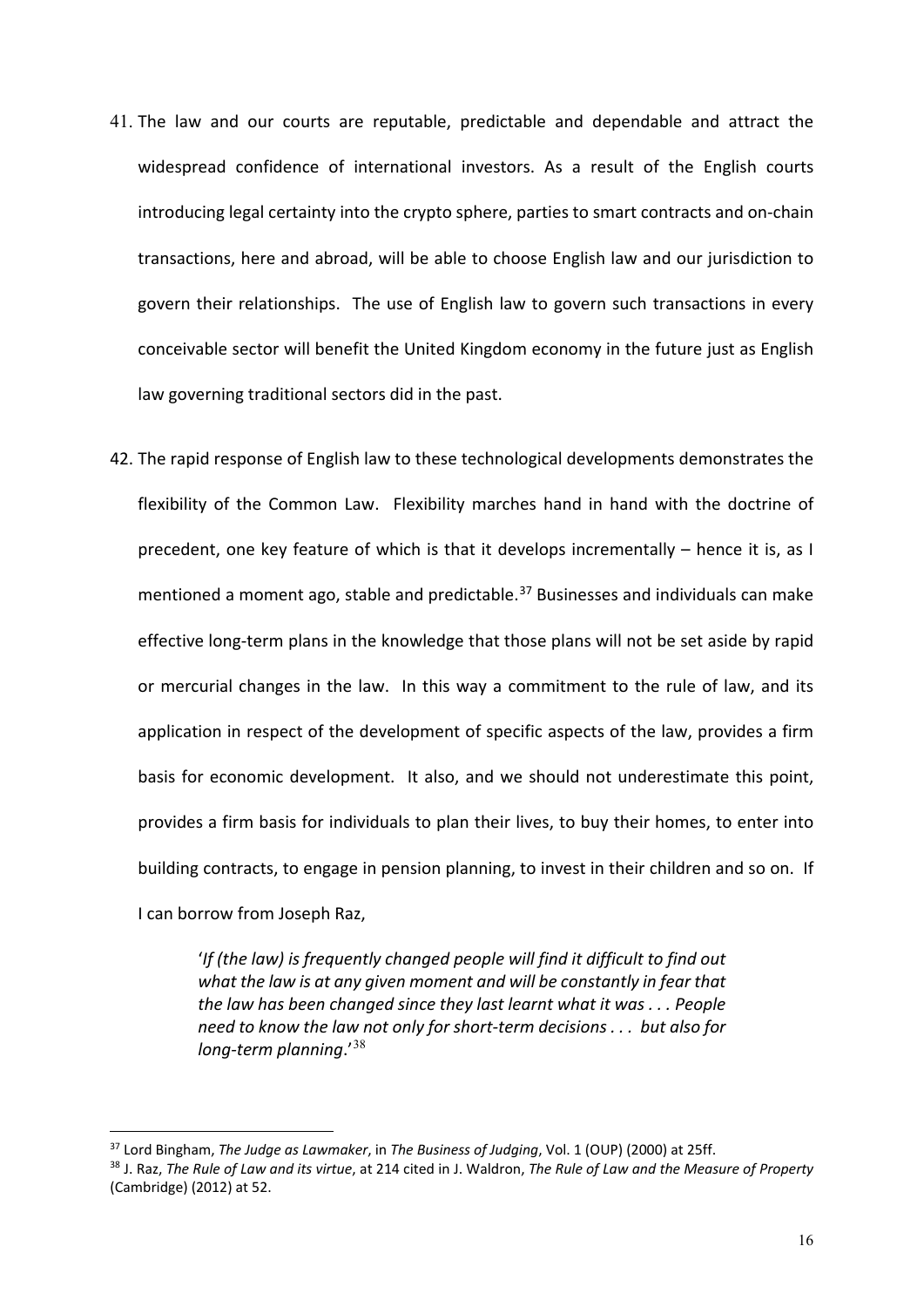- 43. It is with that thought that I turn back to the role of our courts domestically. The protection of legal rights is most obviously provided by our courts and tribunals through determining the disputes that come before them that do not resolve consensually. It is a fundamental means by which disputes about civil rights and obligations, public law disputes, criminal cases, family cases and administrative disputes with the Government may be resolved. The doctrine of precedent ensures that cases are consistently determined applying wellunderstood and accessible legal principles. Perhaps more importantly, the predictability of outcomes means that very large numbers of disputes do not find their way to the courts because, with or without the assistance of lawyers, those involved resolve them first. Many disputes come to nothing because all know that the coercive judicial power of the State is available if needed. The very existence of an effective court system acts as a brake on inappropriate behaviour in all areas of activity and helps prevent disputes arising in the first place. The courts are not a service only for those who find themselves needing them.
- 44. The importance of this point was underlined in the *UNISON* case in the Supreme Court[39](#page-16-0). The case concerned a challenge to increased fees in the Employment Tribunal. Lord Reed identified key features of the rule of law in his judgment. He highlighted something which in academic circles is described as the shadow of the law. $40$  That is the effect that court judgments and the overall legal framework, the legal profession, access to the courts and an independent judiciary, have on socio-economic behaviour. The key point he made was this:

'*. . . the value to society of the right of access to the courts is not confined to cases in which the courts decide questions of general importance. People and businesses need to know, on the one hand,* 

<span id="page-16-0"></span><sup>39</sup> *R (UNISON) v Lord Chancellor* [2017] UKSC 51, [2017] ICR 1037 at [66]ff.

<span id="page-16-1"></span><sup>40</sup> Mnookin & Kornhauser, *Bargaining in the shadow of the law*, 88 Yale L.J. 950 1978-1979.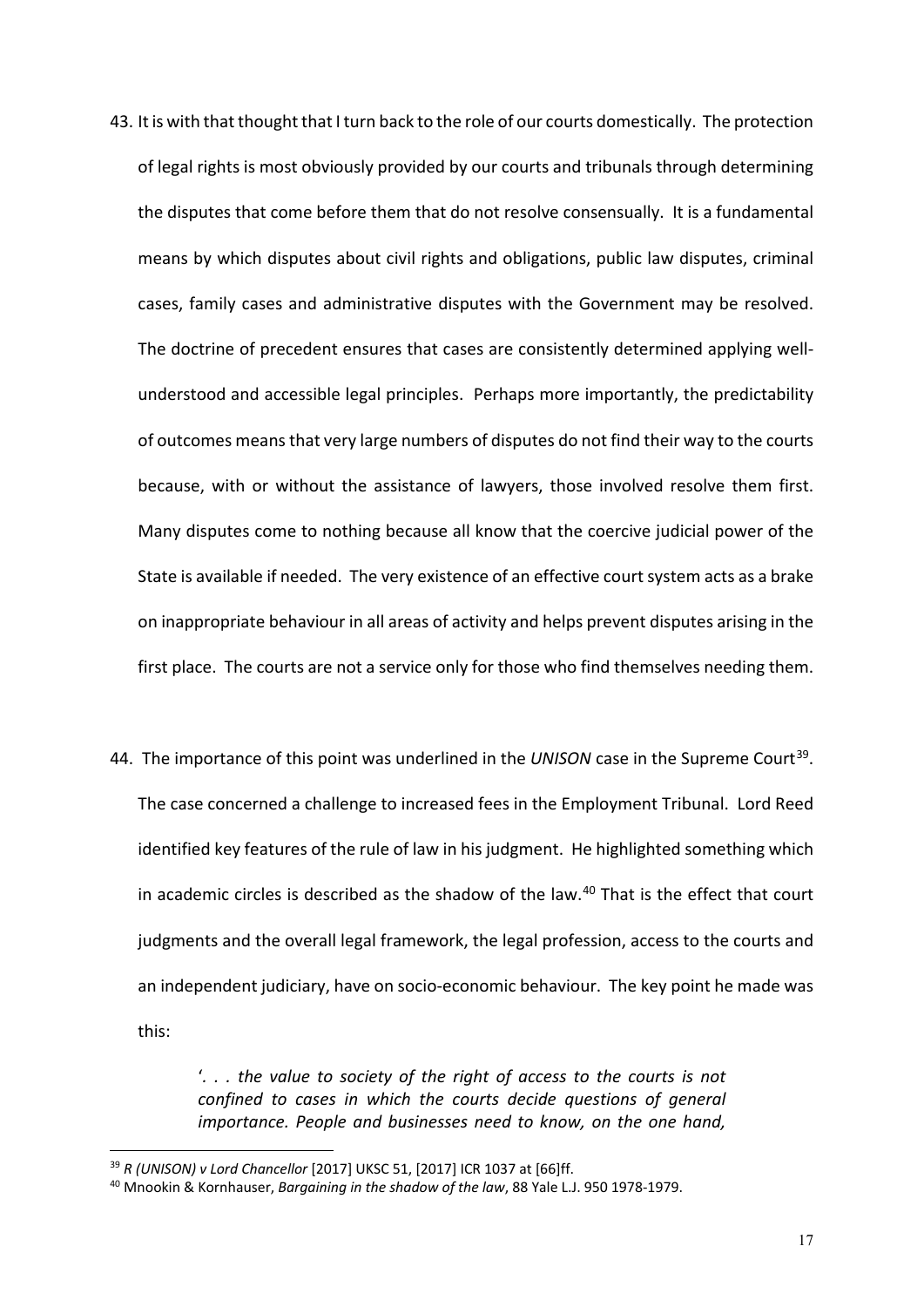*that they will be able to enforce their rights if they have to do so, and, on the other hand, that if they fail to meet their obligations, there is likely to be a remedy against them. It is that knowledge which underpins everyday economic and social relations. That is so, notwithstanding that judicial enforcement of the law is not usually necessary, and notwithstanding that the resolution of disputes by other methods is often desirable.*' [41](#page-17-0)

- 45. Clear guidance on the law from the courts and ready access to legal advice and the courts, when it is needed, provide a clear basis to influence behaviour. Parties are more likely to contract if they have a common understanding of the law and know that judicial remedies are readily available. They are more likely to abide by their agreements if they know the consequences of breach. Individuals are less likely to engage in tortious behaviour if they understand the ambit of the law as it applies to them. The same can be said for all other areas of the law. Clear guidance and ease of access to advice and the courts not only promote law-abiding behaviour, they help to prevent disputes developing. In that way they help to promote social and economic activity, while minimising litigation costs as well as defensive behaviour.
- 46. Over and above these benefits, the framework provided by precedent and judgments, access to lawyers and the courts also plays a key role in promoting social welfare. One of the reasons why mediation and collaborative law have been heavily promoted in family disputes both here and in other countries is the promotion of family welfare. Litigation is, with the best will in the world and the most streamlined of procedures, always going to be emotionally fraught, time consuming and perhaps damaging to those involved. The economic cost of such litigation to families all too often makes significant in-roads into

<span id="page-17-0"></span><sup>41</sup> *R (UNISON) v Lord Chancellor* ibid at [68].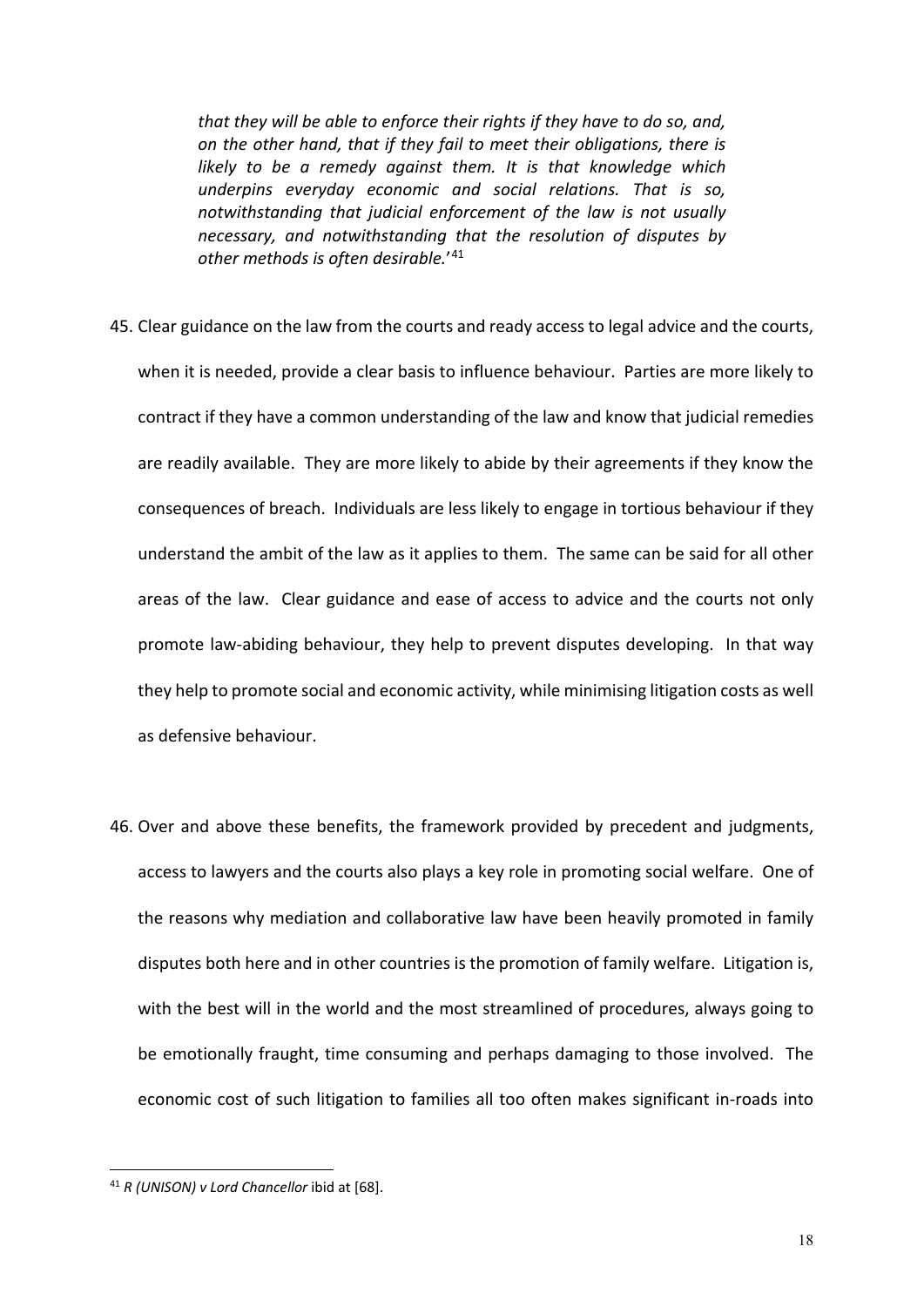their finances, and the damage done to children in the short-term and long-term is visible all around us.<sup>[42](#page-18-0)</sup> As Professor Diacoff, in a study carried out in the United States in 2007 noted, the use of collaborative law, a specific form of lawyer and party-led negotiation, reduced the cost and time of resolving family disputes significantly. That in turn helped eliminate one of the main adverse effects on children after family breakdown: poor parenting.[43](#page-18-1) It helped to promote family, and thus social, welfare. An increased focus on resolving family disputes in this jurisdiction through mediation is the common goal of the judiciary and the Government.

47. Where does this leave us? At the outset I identified some of the ways in which the legal sector provides economic value to the United Kingdom. The law is big business. It generates vast revenues and taxes and employs hundreds of thousands of people. But that is not even the half of it. Without the rule of law economic activity would wither and the societal implications would be unimaginable. For many the rule of law is nothing more than a comfort blanket, a given, if thought about at all. But for business and investment the rule of law is one of the important factors which informs their actions. English law and the common law are a feature of the rule of law and play their part in supporting activity here. But, importantly, English law, especially in the commercial sphere, is a transnational global commodity which underpins a disproportionate quantity of the world's contracts and financial transactions.

<span id="page-18-1"></span><span id="page-18-0"></span> $42$  See, for instance, Diacoff, Collaborative law: a new tool for the lawyer's toolkit, University of Florida Journal of Law & Public Policy (2009) Vol. 20, 113 on the cost-savings of collaborative law, and particularly the benefit to children of its process and the reduction in wastage of family resources on resolving disputes. <sup>43</sup> Ibid at 130-131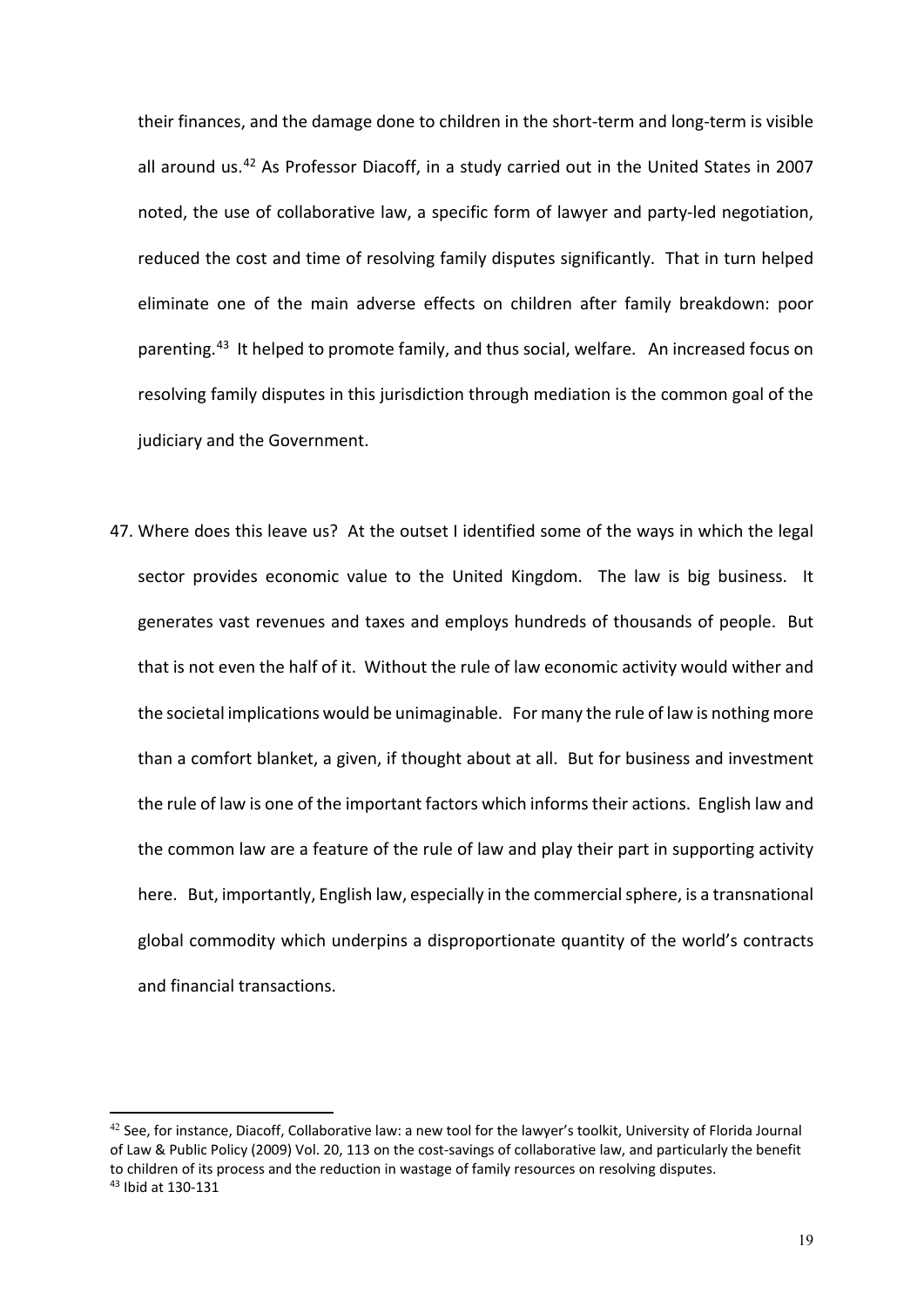- 48. They also provide the basis on which disputes can be decided in court, but perhaps more importantly provide a framework for avoiding disputes or if not avoided, resolved speedily and cost-effectively without recourse to the courts. That is true not only for purely domestic disputes but also for those internationally governed by our law.
- 49. It is critical that our laws remain up to date and capable of responding quickly and nimbly to new developments. The work of the Taskforce on blockchain and cryptoassets is a preeminent example. I see an echo in this current work of the astonishing creation of English mercantile law in the late  $18<sup>th</sup>$  century which helped place the country in such a strong international mercantile position. This is one of the greatest abilities of the common law: to react quickly to the new whilst providing stability and predictability.
- 50. It is our courts which develop the law in this way. Our courts, perhaps most tellingly in the context of this lecture the Commercial Court and the Financial List, must continue to be seen as beacons of excellence the world over. They must be properly funded in a way that leaves behind the notion that they are no more than an ordinary public service; and there must be eternal vigilance to attract the best practitioners to salaried judicial office. Our legal profession and all the professions that are vital to giving advice about transactions and disputes must also continue to sit at the apex of the international legal community. Those professions invest to sustain their positions. I have suggested that competition is no bad thing. It is a good thing. Yet the exceptional place of English Law in the international commercial field and London's place in international dispute resolution should not be taken for granted. There are many seeking to supplant both. English law is a real asset to the United Kingdom and should be nurtured by Government in the same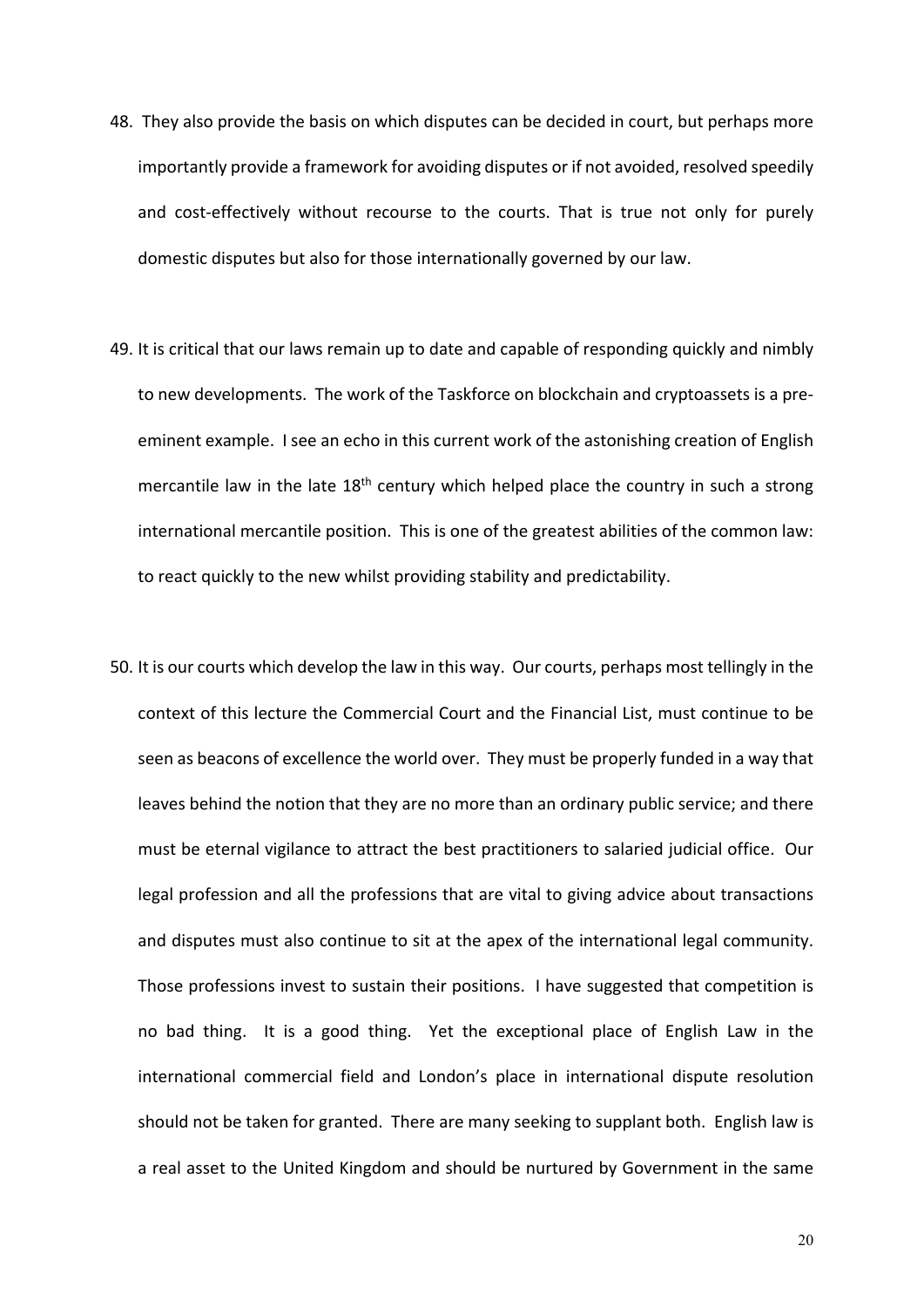way that Government seeks to nurture other business sectors and industries that are seen as key to the future prosperity of the nation.

- 51. The real difficulty, expressed with clarity earlier this month by a former Lord Chancellor, is that English Law suffers from the "free-rider problem". [44](#page-20-0) Anyone can use it but does not have to pay for it with the result that its value is difficult to quantify and its promotion is unfocused. Legal UK, established by my predecessor and which commissioned the Oxera report, is working to remedy that lack of focus and has the support of major players in the legal profession. LawTech, with some Government support, is working to keep the United Kingdom in the vanguard of legal change to keep pace with technological developments in business. But the promotion of legal business is different from the promotion of English law.
- 52. For three centuries we have reaped the benefits of a commitment to the rule of law and the strengths of English law. Both remain as essential and valuable as ever, but their value is not widely appreciated. There is a growing sense that the United Kingdom is not deriving the economic benefits from English Law that could be achieved for want of a coherent strategy. The Government needs to bring together the relevant departments, the Ministry of Justice, the Department for Business, Energy and Industrial Strategy, and the Treasury alongside Lawtech UK, Legal UK, the Law Commission and the regulators to ensure that our law is well-placed to embrace future changes in business practice. The whole must be dedicated to a proper understanding of the value of the rule of law and English law and

<span id="page-20-0"></span><sup>44</sup> The Rt Hon David Gauke: English Law boosts our economy, so let's promote it abroad – The Times 3 Feb 2022